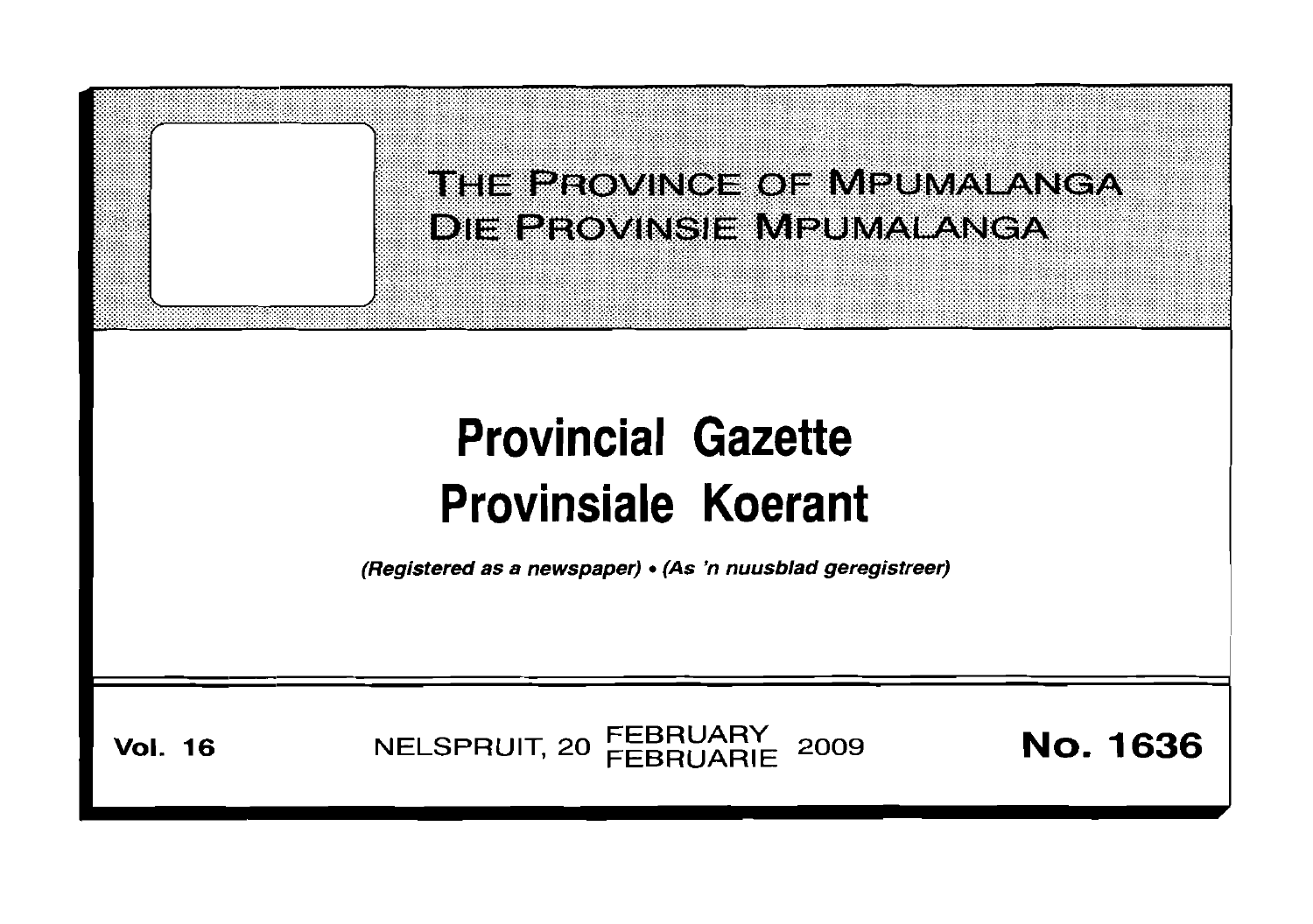No.

# **CONTENTS -INHOUD**

*Page Gazette* No. No.

# **GENERAL NOTICES· ALGEMENE KENNISGEWINGS**

| 38 | Development Facilitation Act, 1995: Establishment of land development area: Farm Grootsuikerboschkop 124 JT              | 15           | 1636 |
|----|--------------------------------------------------------------------------------------------------------------------------|--------------|------|
| 39 |                                                                                                                          | 8            | 1636 |
| 39 |                                                                                                                          | 8            | 1636 |
| 40 |                                                                                                                          | 8            | 1636 |
| 40 |                                                                                                                          | 9            | 1636 |
| 41 |                                                                                                                          | 9            | 1636 |
| 41 |                                                                                                                          | 9            | 1636 |
| 42 |                                                                                                                          | 10           | 1636 |
| 42 |                                                                                                                          | 10           | 1636 |
| 47 |                                                                                                                          | 10           | 1636 |
| 47 |                                                                                                                          | 11           | 1636 |
| 48 | Town-planning and Townships Ordinance (15/1986): Steve Tshwete Amendment Scheme 334                                      | $\mathbf{1}$ | 1636 |
| 48 |                                                                                                                          | 12           | 1636 |
| 49 |                                                                                                                          | 12           | 1636 |
| 49 |                                                                                                                          | 12           | 1636 |
| 50 |                                                                                                                          | 13           | 1636 |
| 50 |                                                                                                                          | 13           | 1636 |
| 51 |                                                                                                                          | 13           | 1636 |
| 51 |                                                                                                                          | 14           | 1636 |
| 52 |                                                                                                                          | 14           | 1636 |
| 52 |                                                                                                                          | 14           | 1636 |
|    | <b>LOCAL AUTHORITY NOTICES · PLAASLIKE BESTUURSKENNISGEWINGS</b>                                                         |              |      |
| 25 | Town-planning and Townships Ordinance (15/1986): Establishment of township: Embalenhie Extension 22                      | 17           | 1626 |
| 25 | Ordonnansie op Dorpsbeplanning en Dorpe (15/1986): Stigting van dorp: Embalenhle-uitbreiding 22                          | 17           | 1626 |
| 42 | Town-planning and Townships Ordinance (15/1986): Thaba Chweu Municipality: Lydenburg Amendment Scheme                    | 18           | 1636 |
|    | 42 Ordonnansie op Dorpsbeplanning en Dorpe (15/1986): Thaba Chweu Munisipaliteit: Lydenburg-wysigingskema                | 18           | 1936 |
| 43 | Local Government: Municipal Property Rates Act (6/2004): Public notice calling for inspection of the general valua-      | 19           | 1636 |
| 44 |                                                                                                                          | 20           | 1936 |
| 45 | do.: Steve Tshwete Local Municipality: Public notice calling for inspection of the general valuation roll and lodging of | 21           | 1936 |
|    |                                                                                                                          | 18           | 1936 |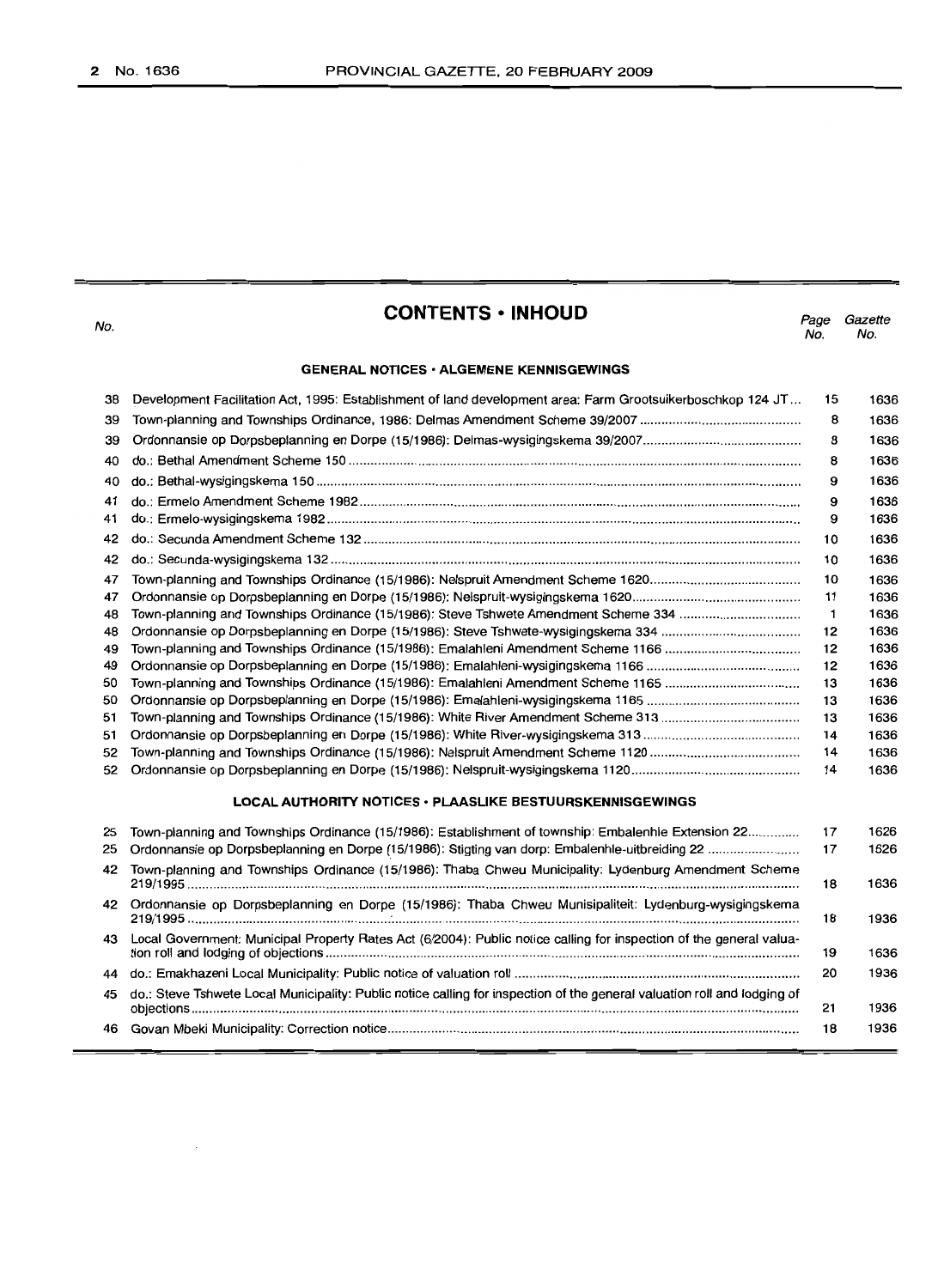

Advertising Manager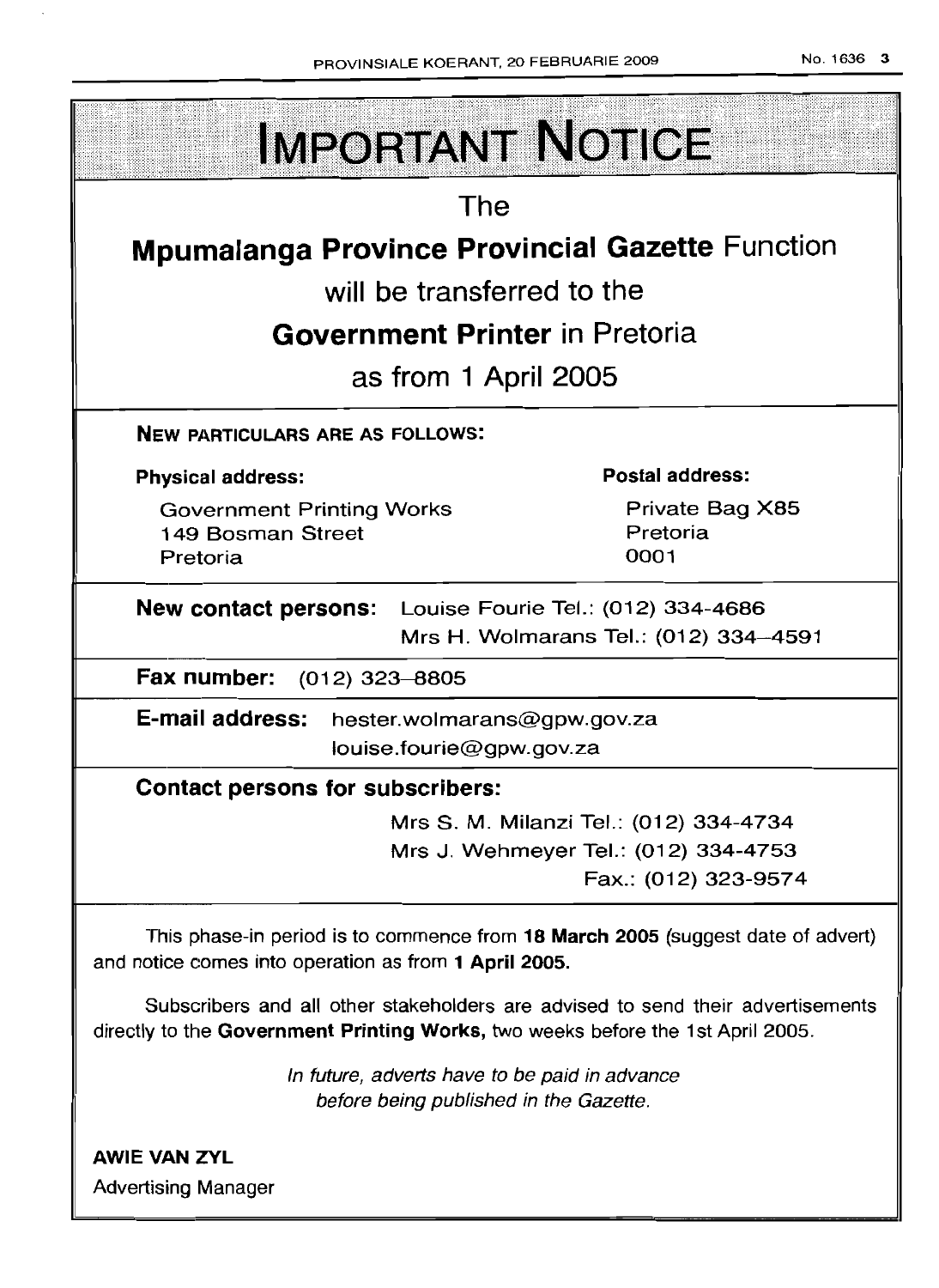IT IS THE CLIENTS RESPONSIBILITY TO ENSURE THAT THE CORRECT AMOUNT IS PAID AT THE CASHIER OR DEPOSITED INTO THE GOVERNMENT PRINTING WORKS BANK ACCOUNT AND ALSO THAT THE REQUISITION/COVERING LETTER TOGETHER WITH THE ADVERTISEMENTS AND THE PROOF OF DEPOSIT REACHES THE GOVERNMENT PRINTING WORKS IN TIME FOR INSERTION IN THE PROVINCIAL GAZETTE.

# **No ADVERTISEMENTS WILL BE PLACED WITHOUT PRIOR PROOF OF PRE-PAYMENT.**

1/4 page R **1 87.37** Letter Type: Arial Size: 10 Line Spacing: At: Exactly 11pt



1/4page **R 374.75**

Letter Type: Arial Size: 10 Line Spacing: At: Exactly 11 pt

# <sup>1</sup>/<sub>4</sub> page **R 562.13**<br>Letter Type: Arial Size: 10

Letter Type: Arial Line Spacing: At: Exactly 11pt

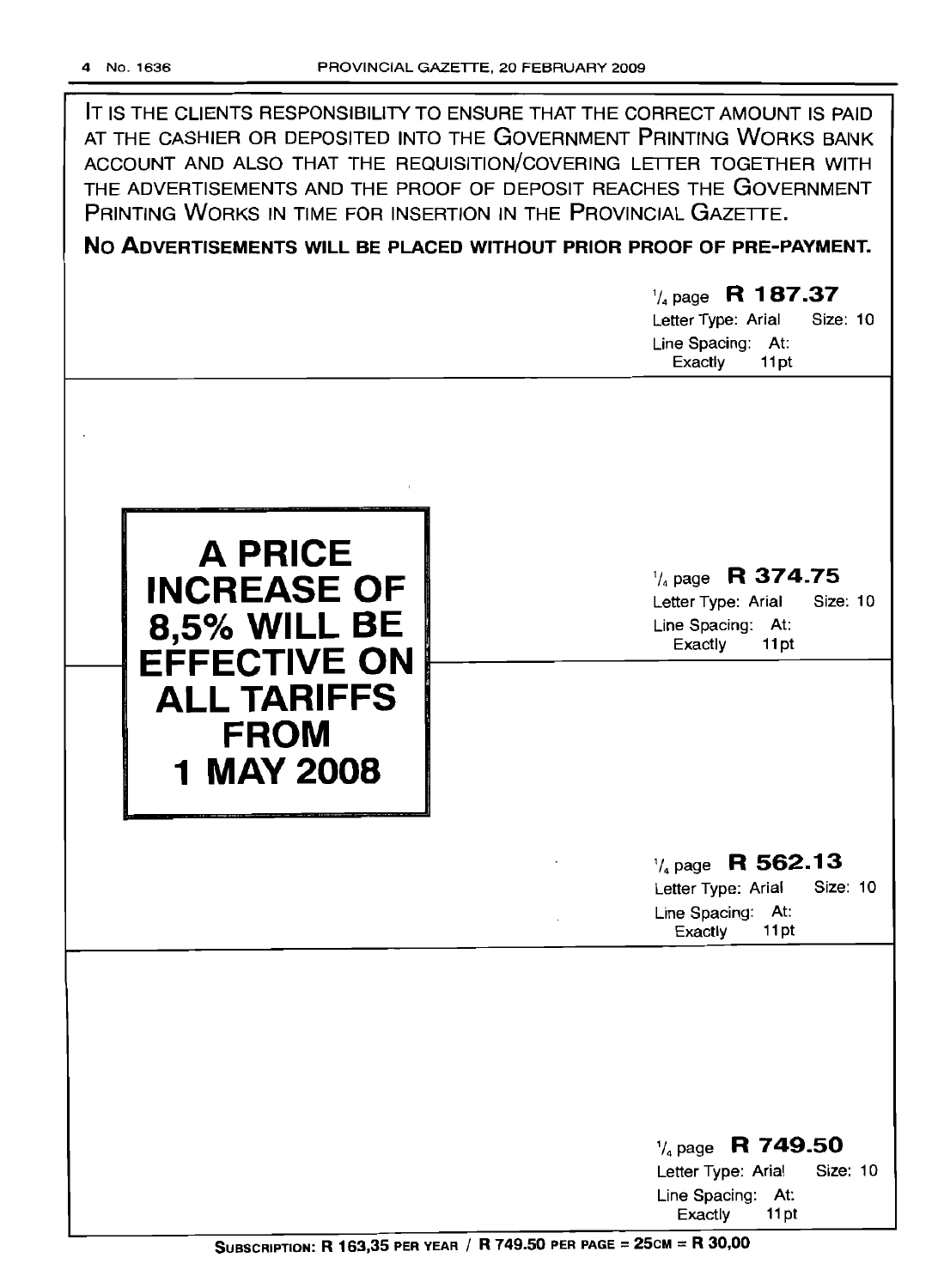

(2) erroneous classification of a notice, or the placement of such notice in any section or under any heading other than the section or heading stipulated by the advertiser;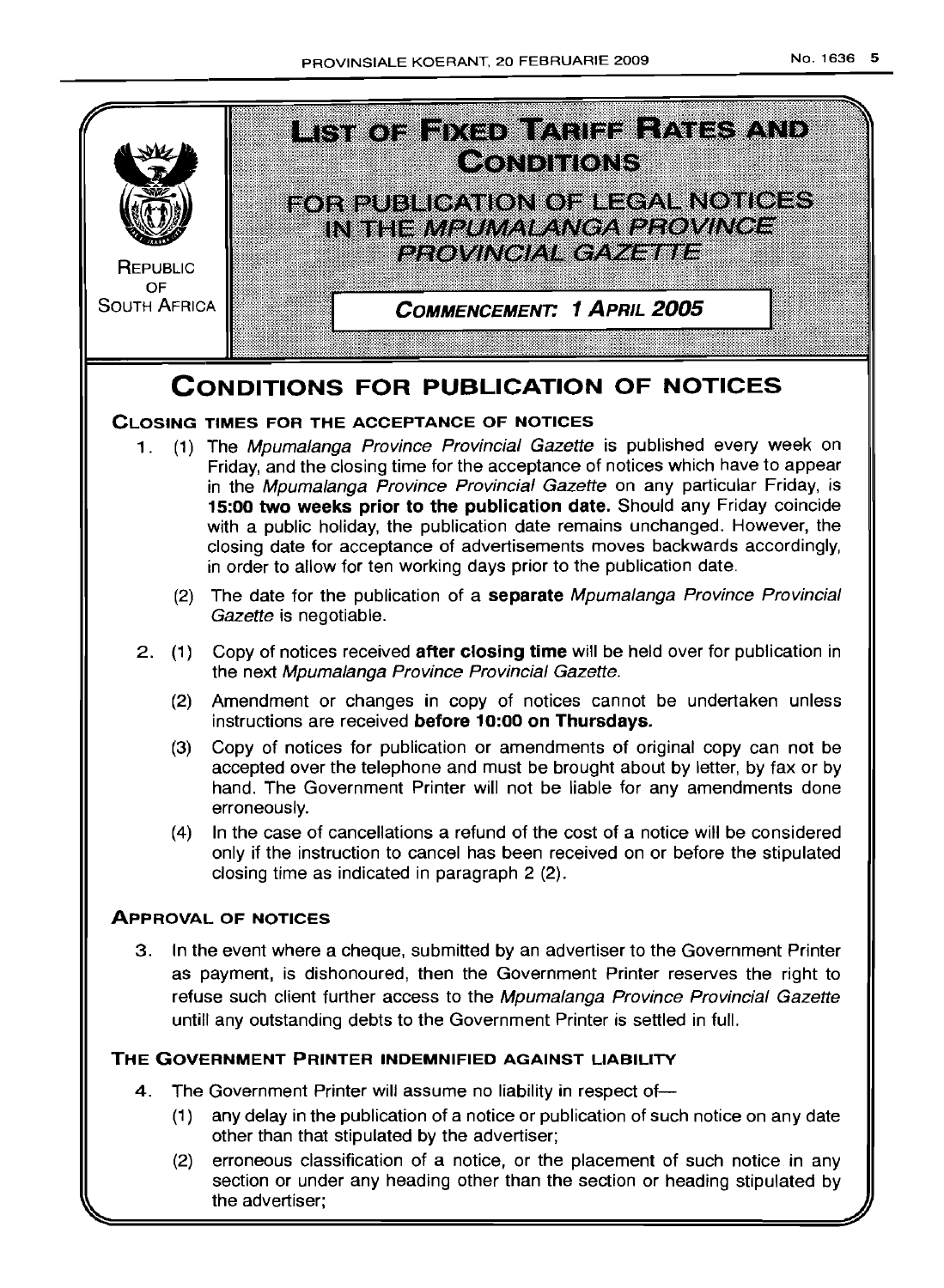r

(3) any editing, revision, omission, typographical errors or errors resulting from faint or indistinct copy.

# **LIABILITY OF ADVERTISER**

5. Advertisers will be held liable for any compensation and costs arising from any action which may be instituted against the Government Printer in consequence of the publication of any notice.

# **COpy**

- 6. Copy of notices must be typed on one side of the paper only and may not constitute part of any covering letter or document.
- 7. At the top of any copy, and set well apart from the notice, the following must be stated:

Where applicable

- (1) The heading under which the notice is to appear.
- (2) The cost of publication applicable to the notice, in accordance with the "Word Count Table".

# **PAYMENT OF COST**

- 9. **With effect from 1 April 2005 no notice will be accepted for publication unless the cost of the insertion(s) is prepaid in CASH or by CHEQUE or POSTAL ORDERS. It can be arranged that money can be paid into the banking account of the Government Printer, in which case the deposit slip accompanies the advertisement before publication thereof.**
- 10. (1) The cost of a notice must be calculated by the advertiser in accordance with the word count table.
	- (2) Where there is any doubt about the cost of publication of a notice, and in the case of copy, an enquiry, accompanied by the relevant copy, should be addressed to the **Advertising Section, Government Printing Works, Private Bag X85, Pretoria, 0001 [Fax: (012) 323-8805],** before publication.
- **11** . Overpayment resulting from miscalculation on the part of the advertiser of the cost of publication of a notice will not be refunded, unless the advertiser furnishes adequate reasons why such miscalculation occurred. In the event of underpayments, the difference will be recovered from the advertiser, and the notice(s) will not be published until such time as the full cost of such publication has been duly paid in cash or by cheque or postal orders, or into the banking account.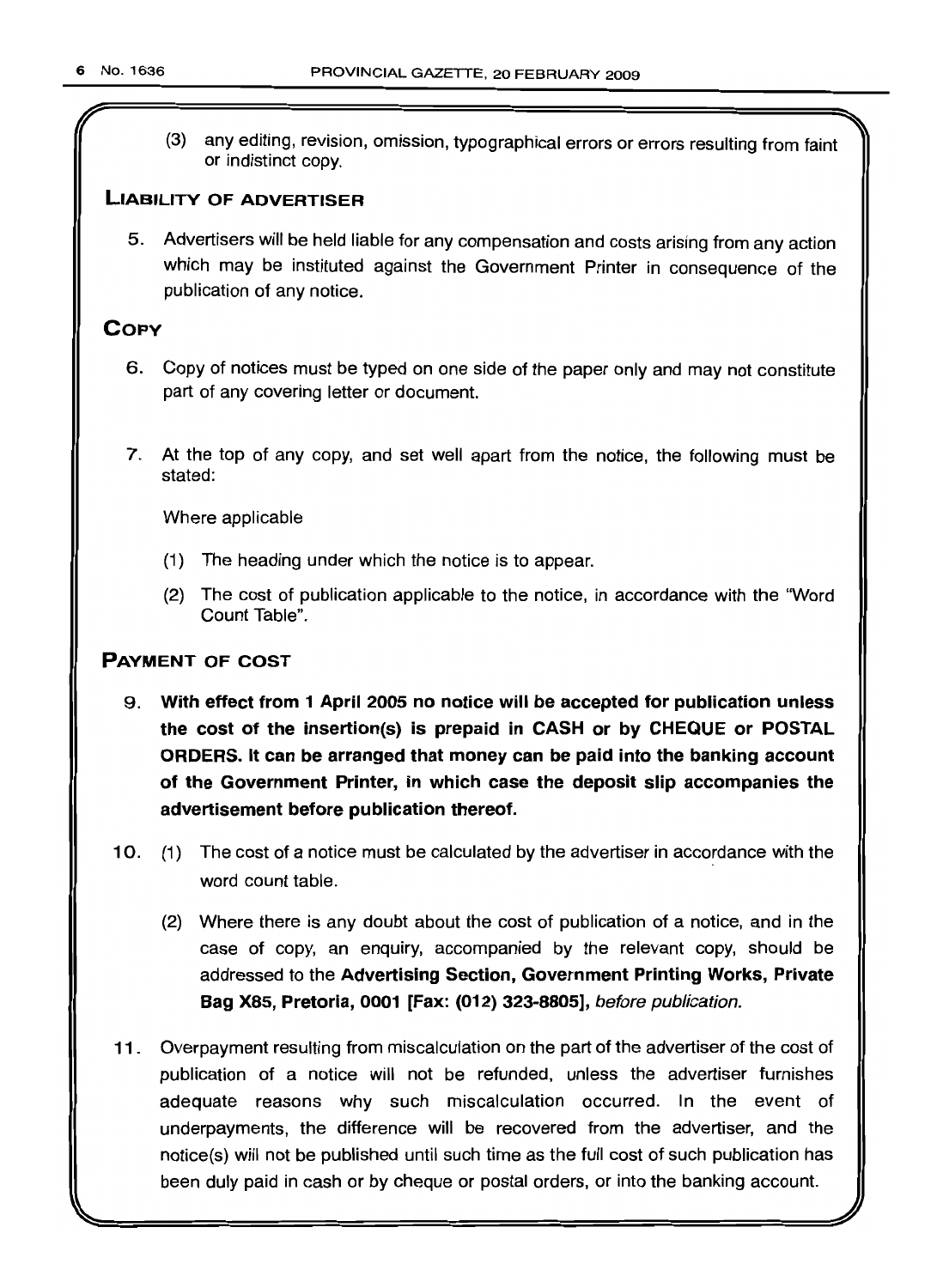- 12. In the event of a notice being cancelled, a refund will be made only if no cost regarding the placing of the notice has been incurred by the Government Printing Works.
- 13. The Government Printer reserves the right to levy an additional charge in cases where notices, the cost of which has been calculated in accordance with the Word Count Table, are subsequently found to be excessively lengthy or to contain overmuch or complicated tabulation.

# PROOF OF PUBLICATION

14. Copies of the Mpumalanga Province Provincial Gazette which may be required as proof of publication, may be ordered from the Government Printer at the ruling price. The Government Printer will assume no liability for any failure to post such Mpumalanga Province Provincial Gazette(s) or for any delay in despatching lit/them.

# **GOVERNMENT PRINTERS BANK ACCOUNT PARTICULARS**

Bank: ABSA

BOSMAN STREET

Account No.: 4057114016

Branch code: 632005

Reference No.: 00000047

Fax No.: (012) 323 8805

# Enquiries:

| Mrs. L. Fourie    | Tel.: (012) 334-4686 |
|-------------------|----------------------|
| Mrs. H. Wolmarans | Tel.: (012) 334-4591 |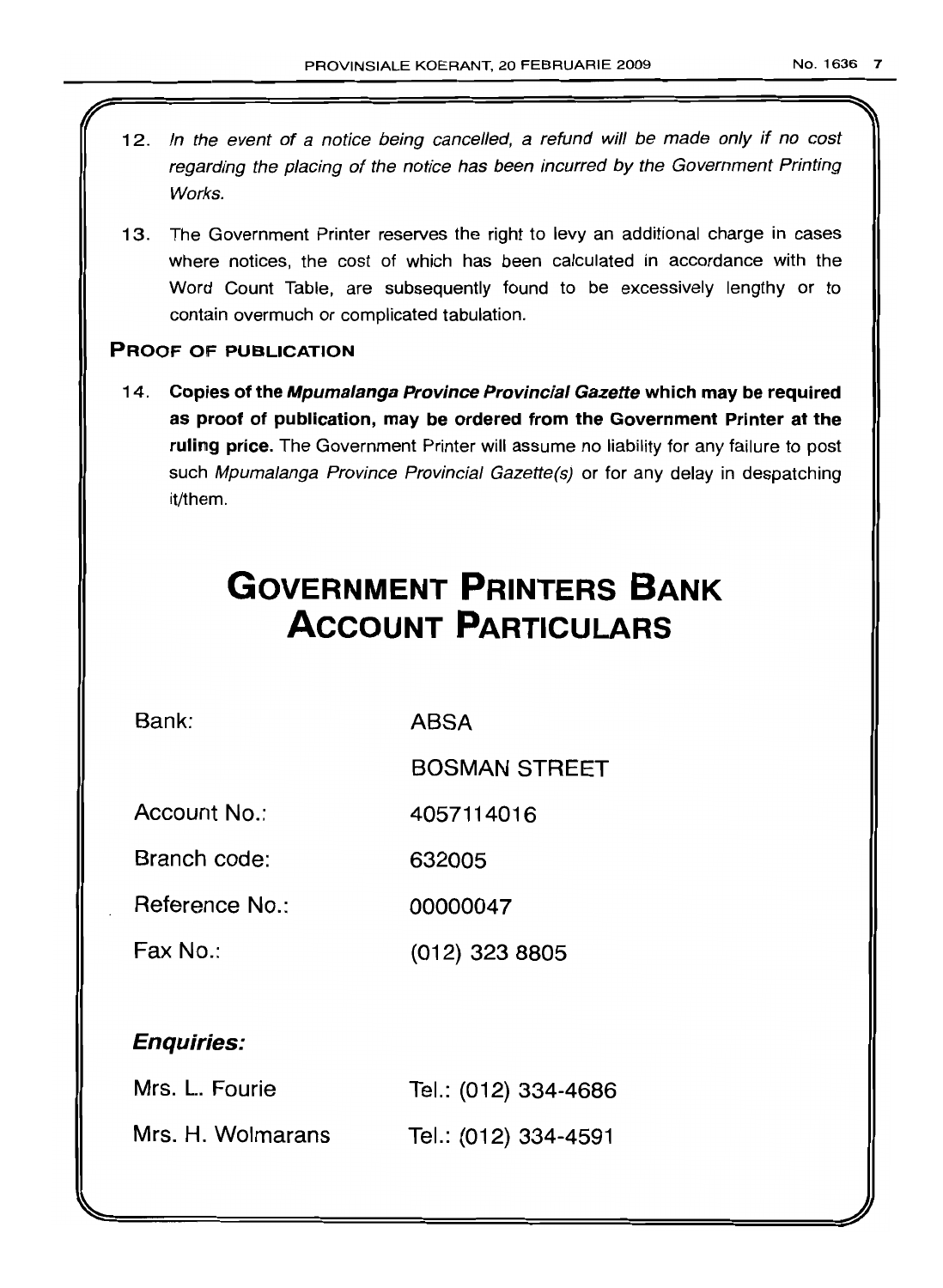# **GENERAL NOTICES • ALGEMENE KENNISGEWINGS**

# **NO"nCE 39 OF 2009**

# **DELMAS AMENDMENT SCHEME** 39/2007

We, Terraplan Associates, being the authorised agent of the owner of Holding 154, Springs Agricultural Holdings Extension 1 hereby give notice in terms of section 56 (1) (b) (i) and (ii) of the Town-planning and Townships Ordinance, 1986, that we have applied to the Delmas Local Municipality for the amendment of the town-planning scheme known as the Delmas Town-planning Scheme, 2007, by the rezoning of the property described above, situated at John Vorster Street 43, Springs Agricultural Holdings Extension 1 from "Agricultural" to "Special" for a lodge comprising out of 6 self catering units inclusive of subservient/related uses and a dwelling house as primary land use, subject to certain restrictive measures.

Particulars of the application will lie for inspection during normal office hours at the office of the Municipal Manager, Room 2, c/o Samuel and Van der Walt Streets, Delmas, for the period of 28 days from 13 February 2009.

Objections to or representations in respect of the application must be lodged with or made in writing to the Municipal Manager at the above address or at P.O. Box 6, Delmas, 2210, within a period of 28 days from 13 February 2009.

Address of agent: Terraplan Associates, PO Box 1903, Kempton Park, 1620. (HS1906.)

#### **KENNISGEWING 39 VAN 2009**

.**- .**

#### **DELMAS-WYSIGINGSKEMA** 39/2007

Ons, Terraplan Medewerkers, synde die gemagtigde agent van die eienaar van Hoewe 154, Springs-Iandbouhoewes Uitbreiding 1 gee hiermee ingevolge artikel 56 (1) (b) (i) en (ii) van die Ordonnansie op Dorpsbeplanning en Dorpe, 1986, kennis dat ons by die Delmas Plaaslike Munisipaliteit aansoek gedoen het om die wysiging van die dorpsbeplanningskema bekend as Delmas-dorpsbeplanningskema, 2007, deur die hersonering van die. eiendom hierbo beskryf, gelee te John Vorsterstraat 43, Springs Landbouhoewes Uitbreiding 1 vanaf "Landbou" na "Spesiaal" vir 'n "lodge" wat bestaan uit 6 selfsorgeenhede met die insluiting van ondergeskikte/verwante gebruike en 'n woonhuis onderworpe aan sekere beperkende voorwaardes.

Besonderhede van die aansoek lê ter insae gedurende gewone kantoorure by die kantoor van die Munisipale Bestuurder, Kamer 2, h/v Samuel- en Van der Waltstraat, Delmas, vir 'n tydperk van 28 dae vanaf 13 Februarie 2009.

Besware teen of vertoë ten opsigte van die aansoek moet binne 'n tydperk van 28 dae vanaf 13 Februarie 2009 skriftelik by of tot die Munisipale Bestuurder by bovermelde adres of by Posbus 6, Delmas, 2210, ingedien of gerig word.

Adres van agent: Terraplan Medewerkers, Posbus 1903, Kempton Park, 1620. (HS1906.)

13-20

# **NOTICE 40 OF 2009**

## **BETHAL AMENDMENT SCHEME 150**

NOTICE OF APPLICATION FOR AMENDMENT OF TOWN-PLANNING SCHEME IN TERMS OF SECTION 56 (1) (b) (i) OF THE TOWN-PLANNING AND TOWNSHIPS ORDINANCE, 1986 (ORDINANCE 15 OF 1986)

I, Hendrik Lochner Susan, the authorised agent of the owner of Portion 5 of Erf 413, Bethal, Registration Division IS, Province of Mpumalanga, hereby give notice in terms of section 56 (1) (b) (i) of the Town-planning and Townships Ordinance, 1986, that I have applied to the Govan Mbeki Municipality for the amendment of the town-planning scheme known as Bethal Townplanning Scheme, 1980, by the rezoning of the property described above, situated at 58 Klijnhans Street, Bethal, from "Residential 1" to "Residential 3".

Particulars of the application will lie for inspection during normal office hours at the Municipal Manager, Govan Mbeki Municipality, Central Business Area, Secunda, 2302, for a period of 28 days from 13 February 2009.

Objections to or representations in respect of the application must be lodged with or made in writing to the Municipal Manager, Govan Mbeki Municipality, Private Bag X1017, Secunda, 2302, within a period of 28 days from 13 February 2009.

Address of agent: Reed & Partners Secunda, PO Box 985, Secunda, 2302. Tel: (017) 631-1394. Fax: (017) 631-1770.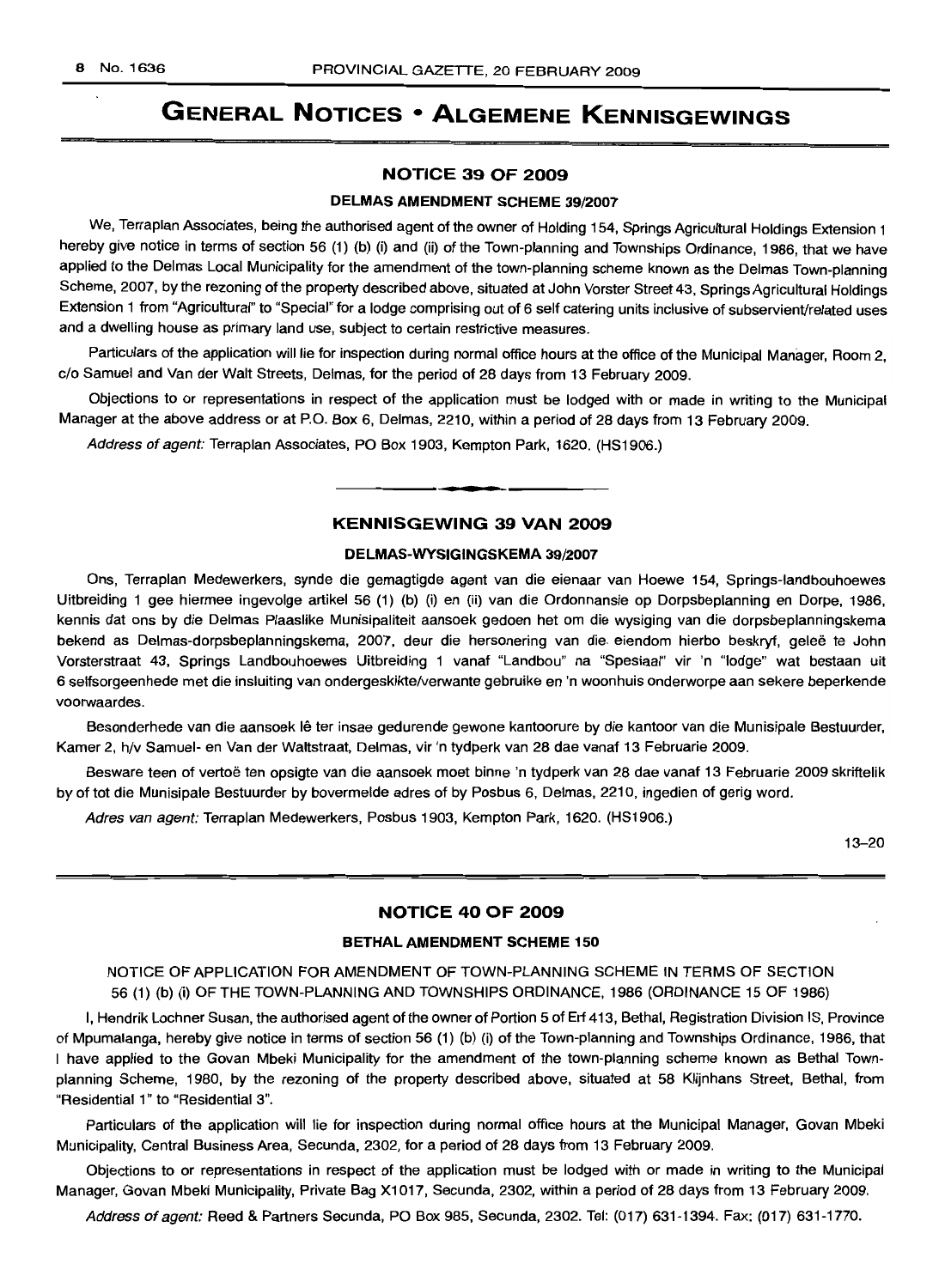# **KENNISGEWING 40 VAN 2009**

#### **BETHAL-WYSIGINGSKEMA 150**

KENNISGEWING VAN AANSOEK OM WYSIGING VAN DORPSBEPLANNINGSKEMA INGEVOLGE ARTIKEL 56 (1) (b) (i) VAN DIE ORDONNANSIE OP DORPSBEPLANNING EN DORPE, 1986 (ORDONNANSIE 15 VAN 1986)

Ek, Hendrik Lochner Susan, synde die gemagtigde agent van die eienaar van Gedeelte 5 van Erf 413, Bethal, Registrasieafdeling IS, provinsie Mpumalanga, gee hiermee ingevolge artikel 56 (1) (b) (i) van die Ordonnansie op Dorpsbeplanning en Dorpe, 1986, kennis dat ek by die Govan Mbeki Munisipaliteit aansoek gedoen het om die wysiging van die dorpsbeplanningskema bekend as Bethal-dorpsbeplanningskema, 1980, deur die hersonering van die eiendom hierbo beskryf, geleë te Klijnhansstraat 58, Bethal, van "Residensieel 1" na "Residensieel 3".

Besonderhede van die aansoek lê ter insae gedurende gewone kantoorure by die kantoor van die Munisipale Bestuurder, Govan Mbeki Munisipaliteit, Sentrale Besigheidsarea, Secunda, 2302, vanaf 13 Februarie 2009.

Besware teen of vertoe ten opsigte van die aansoek moet binne 'n tydperk van 28 dae vanaf 13 Februarie 2009 skriftelik by of tot die Munisipale Bestuurder, Govan Mbeki Munisipaliteit, Privaatsak X1017, Secunda, 2302, gerig word.

Adres van die agent: Reed & Vennote Secunda, Posbus 985, Secunda. Tel: (017) 631-1394. Fax: (017) 631-1770.

13-20

#### **NOTICE 41 OF 2009**

SCHEDULE 8

[Regulation 11(2)]

NOTICE OF APPLICATION FOR AMENDMENT OF TOWN-PLANNING SCHEME IN TERMS OF SECTION 56 (1) (b) (i) OF THE TOWN-PLANNING AND TOWNSHIPS ORDINANCE, 1986 (ORDINANCE 15 OF 1986)

#### **ERMELO AMENDMENT SCHEME 1982 NUMBER 533**

I, Pierre Grobler, being the authorized agent of the owner of Portion 1 of Erf 510, Ermelo Township, Registration Division I.T., Province Mpumalanga, hereby give notice in terms of section 56 (1) (b) (i) of the Town-planning and Townships Ordinance, 1986, that I have applied to the Msukaligwa Local Municipality for the amendment of the town-planning scheme known as the Ermelo Town-planning Scheme, 1982, by the rezoning of the property described above, situated at Portion 1 of Erf 510, Ermelo Township, Registration Division IT, Province Mpumalanga, from Residential 1 to Residential 2 for the erecting of 3 x 2 bedroomed flats and 1 x 1 bedroom flat.

Particulars of the application will lie for inspection during normal office hours at the office of the Municipal Manager/ Secretary of the Msukaligwa Local Municipality, for a period of 28 days as from 13 February 2009.

Objections to or representations in respect of the application must be lodged with or made in writing to the Municipal Manager/Secretary at the above address or at Bekker, Brink & Brink Inc., Second Floor, United Building, 60 Kerk Street, Ermelo, within a period of 28 days as from 13 February 2009.

Address of owner: C/o Bekker, Brink & Brink Inc., Second Floor, United Building, 60 Kerk Street, Ermelo. (Ref: Mr P. Grobler/ MC/ROUX6/0003.)

**- .**

# **KENNISGEWING 41 VAN 2009**

BYLAE 8

[Regulasie 11 (2)]

KENNISGEWING VAN AANSOEK OM WYSIGING VAN DORPSBEPLANNINGSKEMA INGEVOLGE ARTIKEL 56 (1) (b) (i) VAN DIE ORDONNANSIE OP DORPSBEPLANNING EN DORPE, 1986 (ORDONNANSIE 15 VAN 1986)

# **ERMELO-WYSIGINGSKEMA 1982 NOMMER 533**

Ek, Pierre Grobler, synde die gemagtigde agent van die eienaar van Gedeelte 1 van Erf 510, Ermelo Dorpsgebied, Registrasieafdeling I.T., provinsie Mpumalanga, gee hiermee ingevolge artikel 56 (1) (b) (i) van die Ordonnansie op Dorpsbeplanning en Dorpe, 1986, kennis dat ek by die Msukaligwa Local Municipality aansoek gedoen het om die wysiging van die dorpsbeplanningskema bekend as Ermelo-dorpsbeplanningskema, 1982, deur die hersonering van die eiendom hierbo beskryf, qelee te Gedeelte 1 van Erf 510, Ermelo-dorpsgebied, Registrasieafdeling IT, provinsie Mpumalanga, vanaf Residensieel 1 na Residensieel 2 vir die oprigting van 3 x 2 slaapkamerwoonstelle en 1 x 1 slaapkamerwoonstel.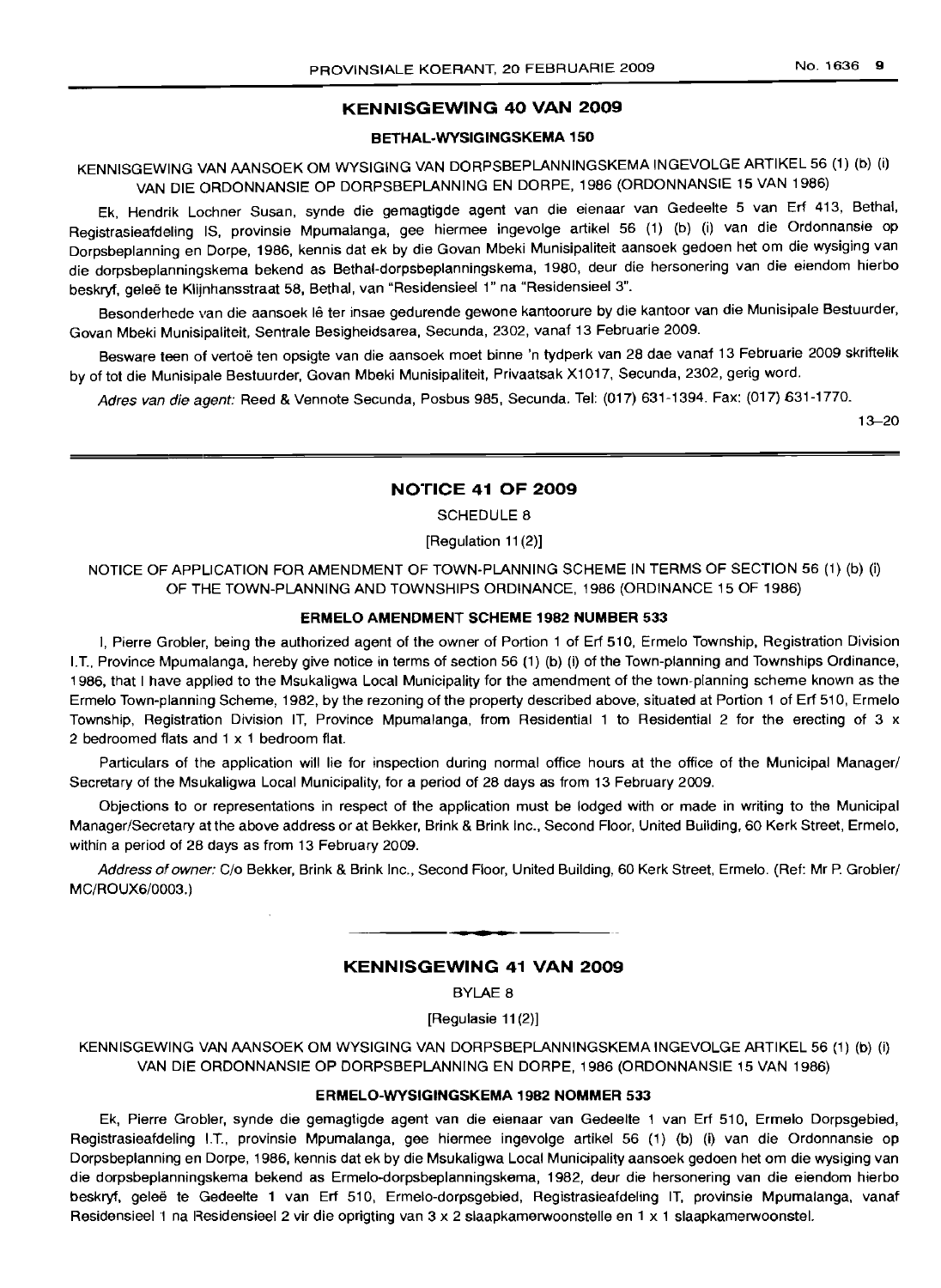Besonderhede van die aansoek lê ter insae gedurende gewone kantoorure by die kantoor van die Munisipale Bestuurder/Sekretaris van die Msukaligwa Local Municipality, Burgersentrum, Ermelo, vir 'n tydperk van 28 dae vanaf 13 Februarie 2009.

Besware teen of vertoë ten opsigte van die aansoek moet binne 'n tydperk van 28 dae vanaf 13 Februarie 2007 skriftelik by. of tot die Munisipale Bestuurder/Sekretaris by bovermelde adres of by Bekker, Brink & Brink Ing., Tweede Vloer, Umtedgebou, Kerkstraat 60, Ermelo, ingedien of gerig word.

Adres van eienaar: P/a Bekker, Brink & Brink Ing., Tweede Vloer, Unitedgebou, Kerkstraat 60, Ermelo (Verw: Mnr P. Grobler/ mc/ROU6/0003.)

13-20

# **NOTICE 42 OF 2009**

SCHEDULE 8

[Regulation 11 (2)]

NOTICE OF APPLICATION FOR AMENDMENT OF TOWN-PLANNING SCHEME IN TERMS OF SECTION 56 (1) (b) (i) OF THE TOWN-PLANNING AND TOWNSHIPS ORDINANCE, 1986 (ORDINANCE 15 OF 1986)

#### SECUNDA AMENDMENT **SCHEME 132**

I, Thomas Philippus le Roux, being the authorised agent of the owner of Erf 3777, Secunda Extension 8, hereby give notice in terms of section 56 (1) (b) (i) of the Town-planning and Townships Ordinance, 1986, that I have applied to the Govan Mbeki Municipality for the amendment of the town-planning scheme known as Secunda Town-planning Scheme, 1993, for the rezoning of the property situated at 27 Hottentots Holland Street from "Institutional" to "Residential 3".

Particulars of the application will lie for inspection during normal office hours at the office of the Municipal Manager, Central Business Area, Secunda, for the period of 28 days from 16 February 2009.

Objections to or representations in respect of the application must be lodged with or made in writing to the Municipal Manager, at the above address or at Private Bag X1017, Secunda, 2302, within a period of 28 days from 16 February 2009.

# **• KENNISGEWING 42 VAN 2009**

BYLAE 8

[Regulasie 11 (2)]

KENNISGEWING VAN AANSOEK OM WYSIGING VAN DORPSBEPLANNINGSKEMA INGEVOLGE ARTIKEL 56 (1) (b) (i) VAN DIE ORDONNANSIE OP DORPSBEPLANNING EN DORPE, 1986 (ORDONNANSIE 15 VAN 1986)

# **SECUNDA-WYSIGINGSKEMA 132**

Ek, Thomas Philippus Ie Roux, synde die gemagtigde agent van die eienaar van Erf 3777, Secunda Uitbreiding 8, gee hiermee ingevolge artikel 56 (1) (b) (i) van die Ordonnansie op Dorpsbeplanning en Dorpe, 1986, kennis dat ek by Govan Mbeki Munisipaliteit aansoek gedoen het om die wysiging van die dorpsbeplanningskema bekend as Secunda-dorpsbeplanningskema, 1993, deur die hersonering van die eiendom gelee te Hottentots Hollandstraat 27 vanaf "Inrigting" na "Residensieel 3".

Besonderhede van die aansoek lê ter insae gedurende gewone kantoorure by die kantoor van die Munisipale Bestuurder, Sentrale Besigheidsgebied, Secunda, 28 dae vanaf 16 Februarie 2009 (die datum van eerste publikasie van hierdie kennisgewing).

Besware teen of vertoë ten opsigte van die aansoek moet binne 'n tydperk van 28 dae vanaf 16 Februarie 2009 skriftelik by of tot die Munisipale Bestuurder, by die bovermelde adres of by Govan Mbeki Munisipaliteit, Privaatsak X1017, Secunda, 2302, ingedien of gerig word.

13-20

# **NOTICE 47 OF 2009**

#### **NELSPRUIT AMENDMENT SCHEME 1620**

NOTICE OF APPLICATION FOR THE AMENDMENT OF THE TOWN-PLANNING SCHEME IN TERMS OF SECTION 56 (1) (b) (i) OF THE TOWN-PLANNING AND TOWNSHIPS ORDINANCE, 1986 (ORDINANCE 15 OF 1986)

We, Nuplan Development Planners, being the authorised agent of the registered owner of Erf 2897, Nelspruit Extension 14, hereby gives notice in terms of section section 56 (1) (b) (i) of the Town-planning and Townships Ordinance, 1986 (Ordinance 15 of 1986), that we have applied to the Mbombela Local Municipality for the amendment of the Town-planning Scheme known as the Nelspruit Town-planning Scheme, 1989, by the rezoning of the property described above, situated at 43 Melkweg, from "Residential 1" with a density of one dwelling per, 500 m<sup>2</sup>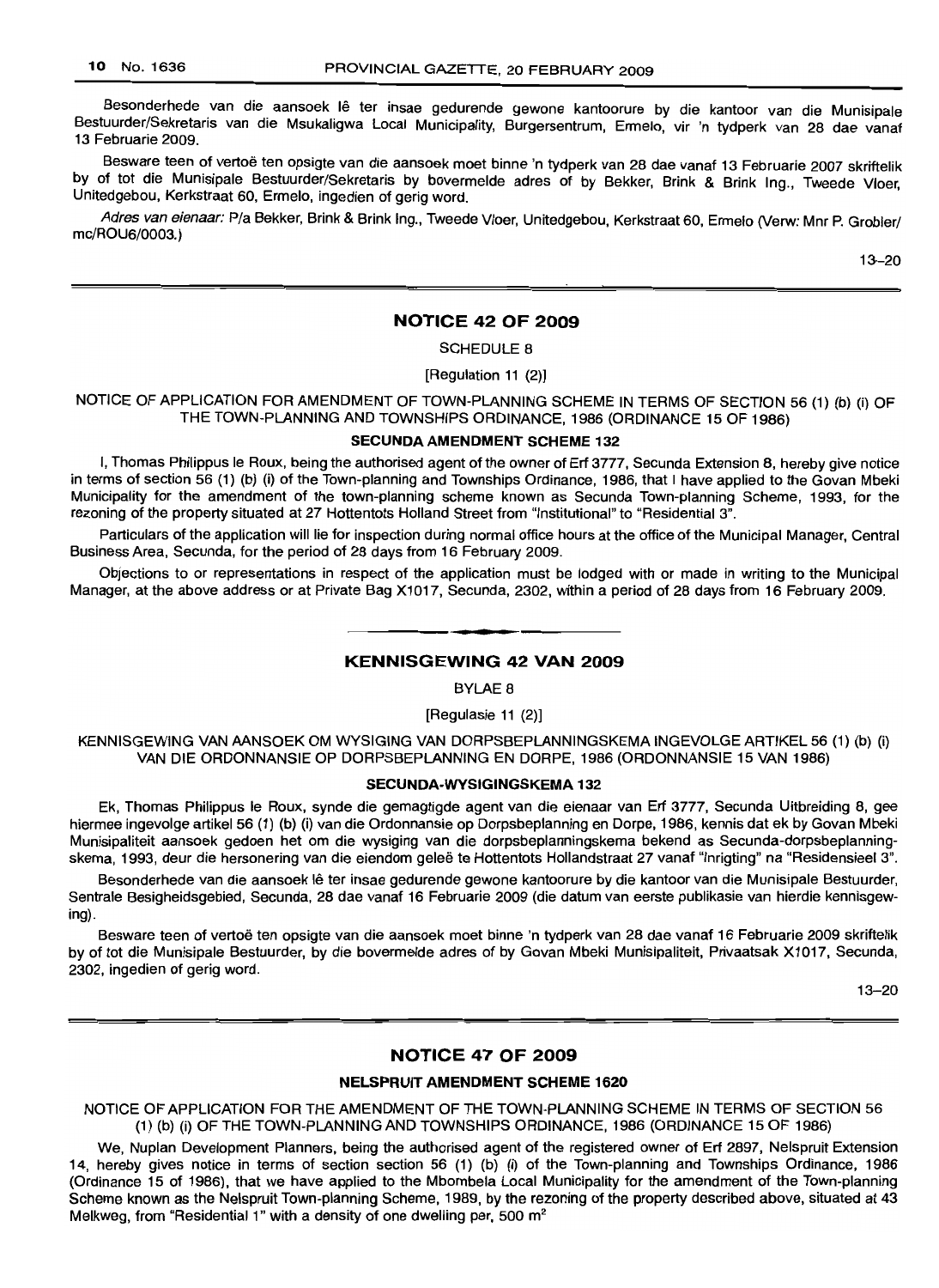Particulars of the application will lie for inspection during normal office hours at the office of the Municipal Manager Department Urban and Rural Management, Mbombela Local Municipality, Nel Street, for a period of 28 days from 20 February 2009.

Objections to or representations in respect of the application must be lodged with or made in writing to the Municipal Manager at the above address or at Mbombela Local Municipality, P.O. Box 45, Nelspruit, 1200, within a period of 28 days from 20 February 2009 (not later than 20 March 2009).

Address of agent: Nuplan Development Planners, P.O. Box 2555, Nelspruit, 1200. Tel: (013) 752-3422. Fax: (013) 752-5795. E-mail: nuplan@mweb.co.za

(Ref: WCOE-WS-001)

# **ALGEMENE KENNISGEWING 47 VAN 2009**

**• •**

#### **NELSPRUIT-WYSIGINGSKEMA 1620**

KENNISGEWING VAN AANSOEK OM WYSIGING VAN DORPSBEPLANNINGSKEMA INGEVOLGE ARTIKEL 56 (1) (b) (i) VAN DIE ORDONNANSIE OP DORPSBEPLANNING EN DORPE, 1986 (ORDONNANSIE 15 VAN 1986)

Ons, Nuplan Development Planners, synde die gemagtigde agent van die geregistreerde eienaar van Ert 2897, Nelspruit Uitbreiding 14, gee hiermee ingevolge artikel 56 (1) (b) (i) van die Ordonnansie op Dorpsbeplanning en Dorpe, 1986 (Ordonnansie 15 van 1986), kennis dat ons by die Mbombela Plaaslike Munisipaliteit aansoek gedoen het om die wysiging van die dorpsbeplanningskema, bekend as Nelspruit-dorpsbeplanningskema, 1989, deur die hersonering van die eiendom hierbo beskryf, geleë te Melkweg 43, vanaf "Residensieel 1" met 'n digtheid van een woonhuis per erf na "Residensieel 1" met 'n digtheid van een woonhuis per 500 m<sup>2</sup>.

Besonderhede van bogenoemde aansoek lê ter insae gedurende gewone kantoorure by die kantoor van die Munisipale Bestuurder, Departement Stedelike en Landelike Bestuur, Mbombela Plaaslike Munisipaliteit, Burgersentrum, Nelstraat, Nelspruit, vir 'n tydperk van 28 dae vanaf 20 Februarie 2009.

Besware teen of vertoe ten opsigte van die aansoek moet binne 'n tydperk van 28 dae vanaf 20 Februarie 2009 (nie later as 20 Maart 2009) skriftelik by of tot die Munisipale Bestuurder by bovermelde adres of, Mbombela Plaaslike Munisipaliteit, Posbus 45, Nelspruit, 1200, ingedien of gerig word.

Adres van agent: Nuplan Development Planners, Posbus 2555, Nelspruit, 1200. Tel: (013) 752-3422. Faks: (013) 752-5795. E-pos: nuplan@mweb.co.za

(Verw: WCOE-WS-001)

20-27

# **NOTICE 48 OF 2009**

# NOTICE OF APPLICATION FOR AMENDMENT OF A TOWN-PLANNING SCHEME IN TERMS OF SECTION 56 (1) (b) (i) OF THE TOWN-PLANNING AND TOWNSHIPS ORDINANCE No. 15 OF 1986

#### **STEVE TSHWETE AMENDMENT SCHEME 334**

We, Amantungwa Investments, being the registered owners of Erven 5864, 5865 and 5866, Middelburg Extension 21, hereby give notice in terms of section 56 (1) (b) (i) of the Town-planning and Townships Ordinance, 1986, that we have applied to the Steve Tshwete Local Municipality for the amendment of the town-planning scheme known as the Steve Tshwete Townplanning Scheme, 2004, for the rezoning of the properties described above, from "Residential 1" to "Residential 3" with Annexure.

Particulars of the application will lie for inspection during normal office hours at the office of the Municipal Manager, Steve Tshwete Municipal Offices, corner Kerk and Wanderers Streets, Middelburg, for a period of 28 days from 20 February 2009.

Objections to or representations in respect of the application must be lodged with or made in writing to the Municipal Manager at the above address or at P.O. Box 14, Middelburg, 1050, within a period of 28 days from 20 February 2009.

Address of applicant: Amantungwa Investments, P.O. Box 3091, Middelburg, 1050.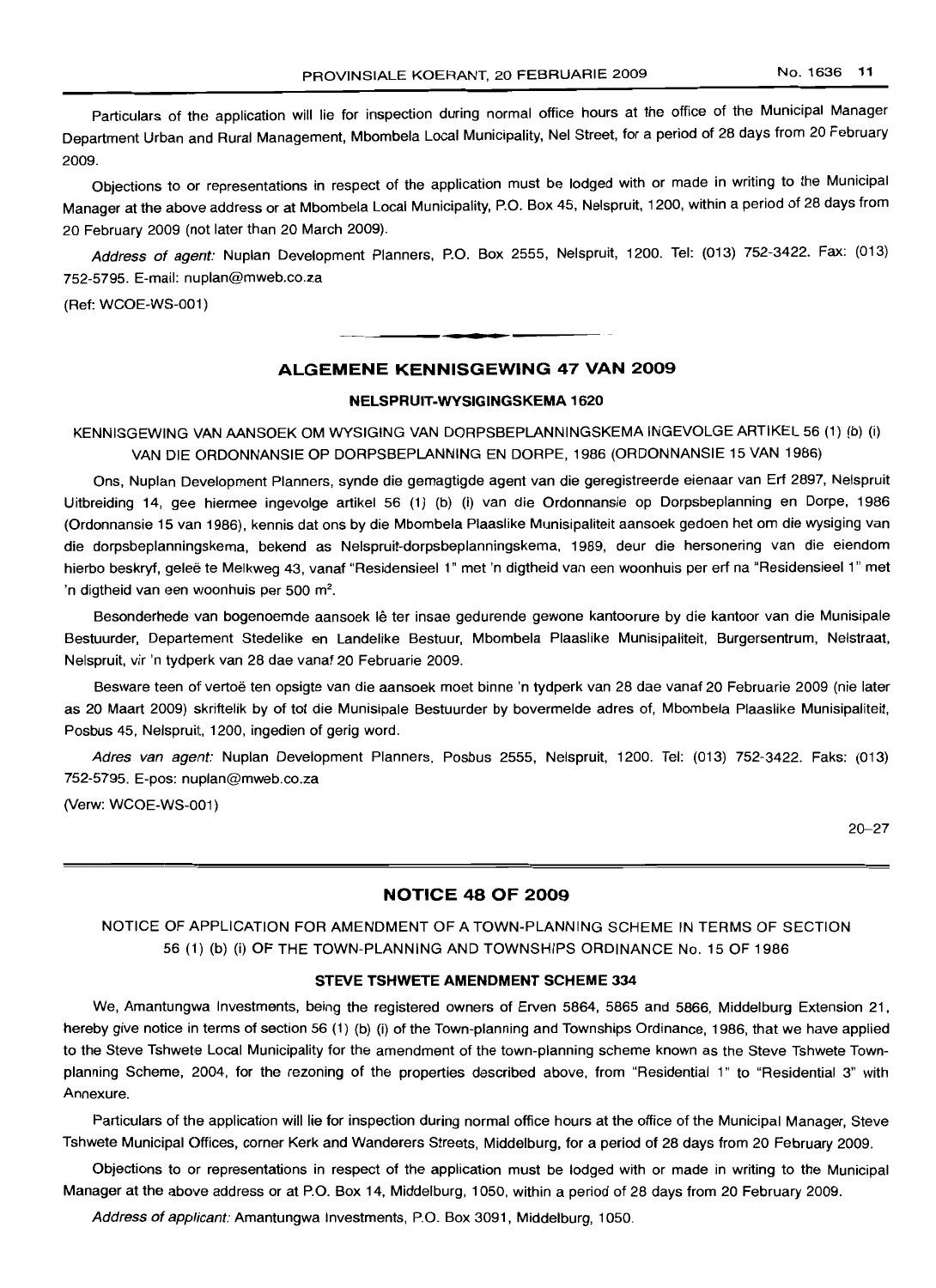# **KENNISGEWING 48 VAN 2009**

KENNISGEWING VAN AANSOEK OM WYSIGING VAN DIE DORPSBEPLANNINGSKEMA INGEVOLGE ARTIKEL 56 (1) (b) (i) VAN DIE ORDONNANSIE OP DORPSBEPLANNING EN DORPE, No. 15 VAN 1986

#### **STEVE TSHWETE-WYSIGINGSKEMA 334**

Ons, Amantungwa Investments, synde die eienaars van Erwe 5864, 5865 en 5866, Middelburg Uitbreiding 21, gee hiermee ingevolge artikel 56 (1) (b) (i) van die Ordonnansie op Dorpsbeplanning en Dorpe, 1986, kennis gee dat ek by die Steve Tshwete Plaaslike Munisipaliteit aansoek gedoen het om die wysiging van die dorpsbeplanningskema bekend as die Steve Tshwete-dorpsbeplanningskema, 2004, deur die hersonering van die eiendomme hierbo beskryf, vanaf "Residensieel 1" na "Residensieel 3" met Bylae.

Besonderhede van die aansoek lê ter insae gedurende gewone kantoorure by die Munisipale Bestuurder, Steve Tshwete Munisipaliteit Kantore, Middelburg, hoek van Kerk- en Wanderersstraat, vir 'n tydperk van 28 dae vanaf 20 Februarie 2009.

Besware teen of vertoë ten opsigte van die aansoek moet binne 'n tydperk van 28 dae vanaf 20 Februarie 2009, skriftelik tot die Munisipale Bestuurder by bovermelde adres of by Posbus 14, Middelburg, 1050, ingedien of gerig word.

Adres van applikant: Amantungwa Investments, P.O. Box 3091, Middelburg, 1050.

20 - 27

#### **NOTICE 49 OF 2009**

NOTICE OF APPLICATION FOR AMENDMENT OF THE EMALAHLENI TOWN-PLANNING SCHEME, 1991, IN TERMS OF SECTION 56 (1) (b) (i) OF THE TOWN-PLANNING AND TOWNSHIPS ORDINANCE, 1986

# **EMALAHLENI AMENDMENT SCHEME 1166**

I, Maria Elizabeth Human TRP (SA), being the authorised agent of the owner of Erf 1775, Witbank Extension 8, hereby give notice in terms of section 56 (1) (b) (i) of the Town-planning and Townships Ordinance, 1986, that I have applied to the Emalahleni Local Municipality for the amendment of the town-planning scheme, known as the Emalahleni Town-planning Scheme, 1991, by the rezoning of the ert described above, situated on 34 Stevenson Street, from "Residential 1" to "Special" with Annexure 420 for light industrial uses.

Particulars of the application will lie for inspection during normal office hours at the office of the Chief Town Planner, Third Floor, Civic Centre, Mandela Avenue, eMalahleni, for a period of 28 days from 20 February 2009.

Objections to or representations in respect of the application must be lodged with or made in writing to the Municipal Manager at the above address or at PO Box 3, Emalahleni, 1035, within a period of 28 days from 20 February 2009.

Address of applicant: TownScape Planning Solutions CC, P.O. Box 375, River Crescent, 1042, Tel: (013) 656-0554.

# **KENNISGEWING 49 VAN 2009**

**• •**

KENNISGEWING VAN AANSOEK OM WYSIGING VAN DIE EMALAHLENI-DORPSBEPLANNINGSKEMA, 1991, INGEVOLGE ARTIKEL 56 (1) (b) (i) VAN DIE ORDONNANSIE OP DORPSBEPLANNING EN DORPE, 1986

#### **EMALAHLENI-WYSIGINGSKEMA 1166**

Ek, Maria Elizabeth Human SS (SA), synde die gemagtigde agent van die eienaar van Erf 1775, Witbank Uitbreiding 8, gee hiermee ingevolge artikel 56 (1) (b) (i) van die Ordonnansie op Dorpsbeplanning en Dorpe, 1986, kennis dat ek by die Emalahleni Plaaslike Munisipaliteit aansoek gedoen het om die wysiging van die dorpsbeplanningskema, bekend as die Emalahleni-dorpsbeplanningskema, 1991, deur die hersonering van die eiendom hierbo beskryf, gelee te Stevensonstraat 34 vanaf "Residensieel 1" na "Spesiaal" met Bylaag 420 vir ligte industrieël gebruike.

Besonderhede van die aansoek lê ter insae gedurende gewone kantoorure by die Hoof Stadsbeplanner, Derde Vloer, Burgersentrum, Mandelarylaan, eMalahleni, vir 'n tydperk van 28 dae vanaf 20 Februarie 2009.

Besware teen of vertoë ten opsigte van die aansoek moet binne 'n tydperk van 28 dae vanaf 20 Februarie 2009 skriftelik tot die Munisipale Bestuurder by bovermelde adres of by Posbus 3, Emalahleni, 1035, ingedien of gerig word.

Adres van applikant: TownScape Planning Solutions CC, Posbus 375, River Crescent, 1042. Tel: (013) 656-0554.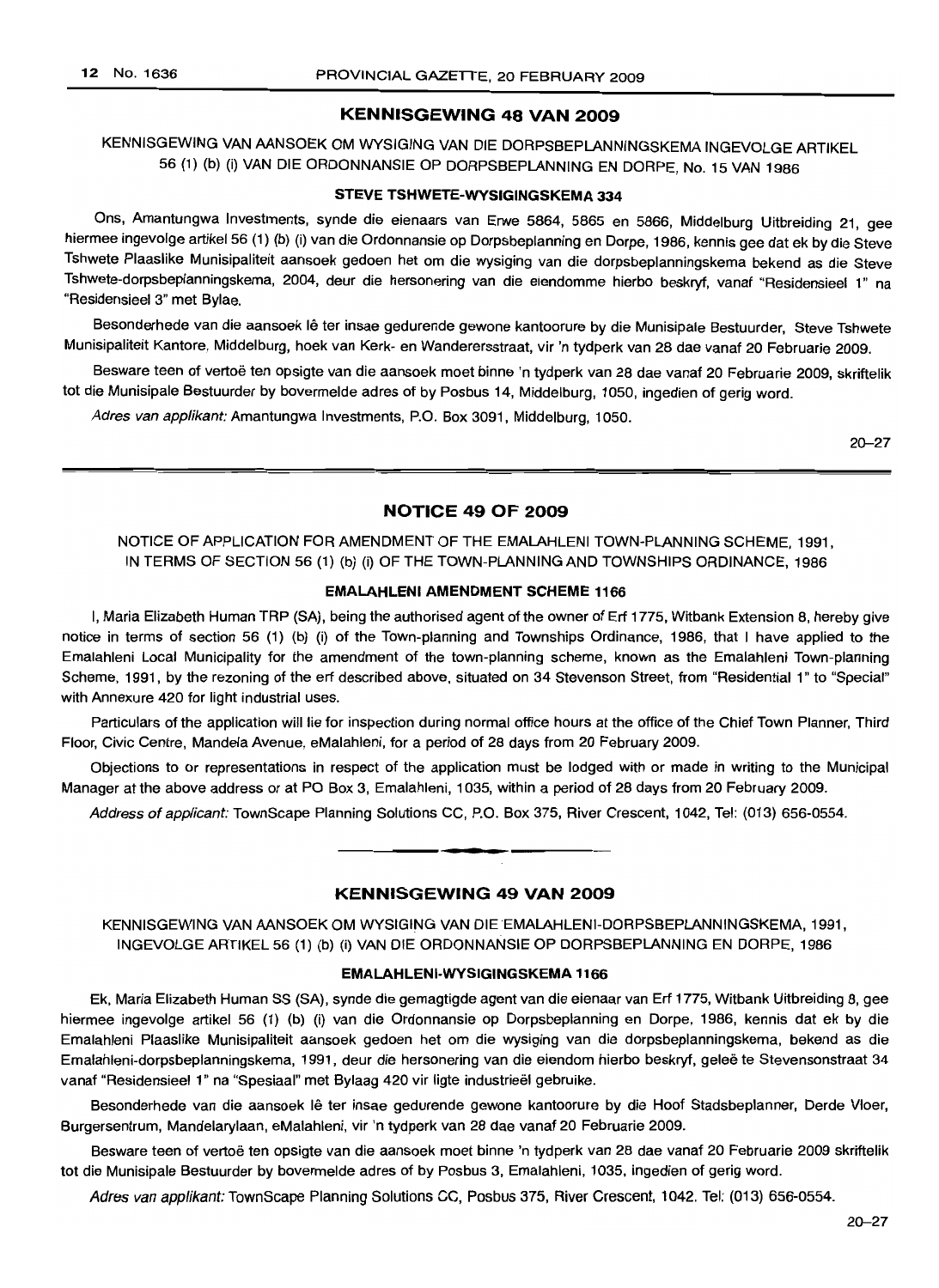## **NOTICE 50 OF 2009**

NOTICE OF APPLICATION FOR AMENDMENT OF THE EMALAHLENI TOWN-PLANNING SCHEME, 1991, IN TERMS OF SECTION 56 (1) (b) (i) OF THE TOWN-PLANNING AND TOWNSHIPS ORDINANCE, 1986

#### **EMALAHLENI AMENDMENT SCHEME** 1165

I, Maria Elizabeth Human TRP (SA), being the authorised agent of the owner of Erf 4860, Witbank Extension 10, hereby give notice in terms of section 56 (1) (b) (i) of the Town-planning and Townships Ordinance, 1986, that I have applied to the Emalahleni Local Municipality for the amendment of the town-planning scheme, known as the Emalahleni Town-planning Scheme, 1991, by the rezoning of the erf described above, situated on Beyer Street, from "Residential 1" to "Residential 2".

Particulars of the application will lie for inspection during normal office hours at the office of the Chief Town Planner, Third Floor, Civic Centre, Mandela Avenue, eMalahleni, for a period of 28 days from 20 February 2009.

Objections to or representations in respect of the application must be lodged with or made in writing to the Municipal Manager at the above address or at PO Box 3, Emalahleni, 1035, within a period of 28 days from 20 February 2009.

Address of applicant: TownScape Planning Solutions CC, P.O. Box 375, River Crescent, 1042, Tel: (013) 656-0554. Ref: P09110 Gazette.

**E •**

# **KENNISGEWING 50 VAN 2009**

KENNISGEWING VAN AANSOEK OM WYSIGING VAN DIE EMALAHLENI-DORPSBEPLANNINGSKEMA, 1991, INGEVOLGE ARTIKEL 56 (1) (b) (i) VAN DIE ORDONNANSIE OP DORPSBEPLANNING EN DORPE, 1986

#### **EMALAHLENI-WYSIGINGSKEMA** 1165

Ek, Maria Elizabeth Human SS (SA), synde die gemagtigde agent van die eienaar van Erf 4860, Witbank Uitbreiding 10, gee hiermee inqevolqe artikel 56 (1) (b) (i) van die Ordonnansie op Dorpsbeplanning en Dorpe, 1986, kennis dat ek by die Emalahleni Plaaslike Munisipaliteit aansoek gedoen het om die wysiging van die dorpsbeplanningskema, bekend as die Emalahleni-dorpsbeplanningskema, 1991, deur die hersonering van die eiendom hierbo beskryf, qelee te Beyerstraat vanaf "Residensieel 1" na "Residensieel 2".

Besonderhede van die aansoek lê ter insae gedurende gewone kantoorure by die Hoof Stadsbeplanner, Derde Vloer, Burgersentrum, Mandelarylaan, eMalahleni, vir 'n tydperk van 28 dae vanaf 20 Februarie 2009.

Besware teen of vertoë ten opsigte van die aansoek moet binne 'n tydperk van 28 dae vanaf 20 Februarie 2009 skriftelik tot die Munisipale Bestuurder by bovermelde adres of by Posbus 3, Emalahleni, 1035, ingedien of gerig word.

Adres van applikant: TownScape Planning Solutions CC, Posbus 375, River Crescent, 1042. Tel: (013) 656-0554.

20-27

# **NOTICE 51 OF 2009**

#### **WHITE RIVER AMENDMENT SCHEME** 313

NOTICE OF APPLICATION FOR AMENDMENT OF THE WHITE RIVER TOWN-PLANNING SCHEME, 1984, IN TERMS OF SECTION 56 (1) (b) (i) OF THE TOWN-PLANNING AND TOWNSHIPS ORDINANCE, 1986 (ORDINANCE 15 OF 1986)

I, Braam van Staden, being the authorized agent of the registered owner of Holding 50, White River Agricultural Holdings, hereby give notice in terms of section 56 (b) (i) of the Town-planning and Townships Ordinance, 1986 (Ordinance 15 of 1986), that I have applied to the Mbombela Local Municipality for the amendment of the town-planning scheme known as the White River Town-planning Scheme, 1984, by rezoning of the said property from "Agriculture" to "Special" for the purposes of a guest house; tourist accommodation and ancillary uses.

Particulars of the application will lie for inspection during normal office hours at the office of the Municipal Manager, Civic Centre, White River, for a period of 28 days from 20 February 2009.

Objections or representations in respect of the application must be lodged with or made in writing to the address as indicated hereunder or to the Municipal Manager, PO Box 45, Nelspruit, 1200, within a period of 28 days from 20 February 2009.

Address of applicant: Braam van Staden, PO Box 903, Nelspruit, 1200. Tel: (013) 753-2875.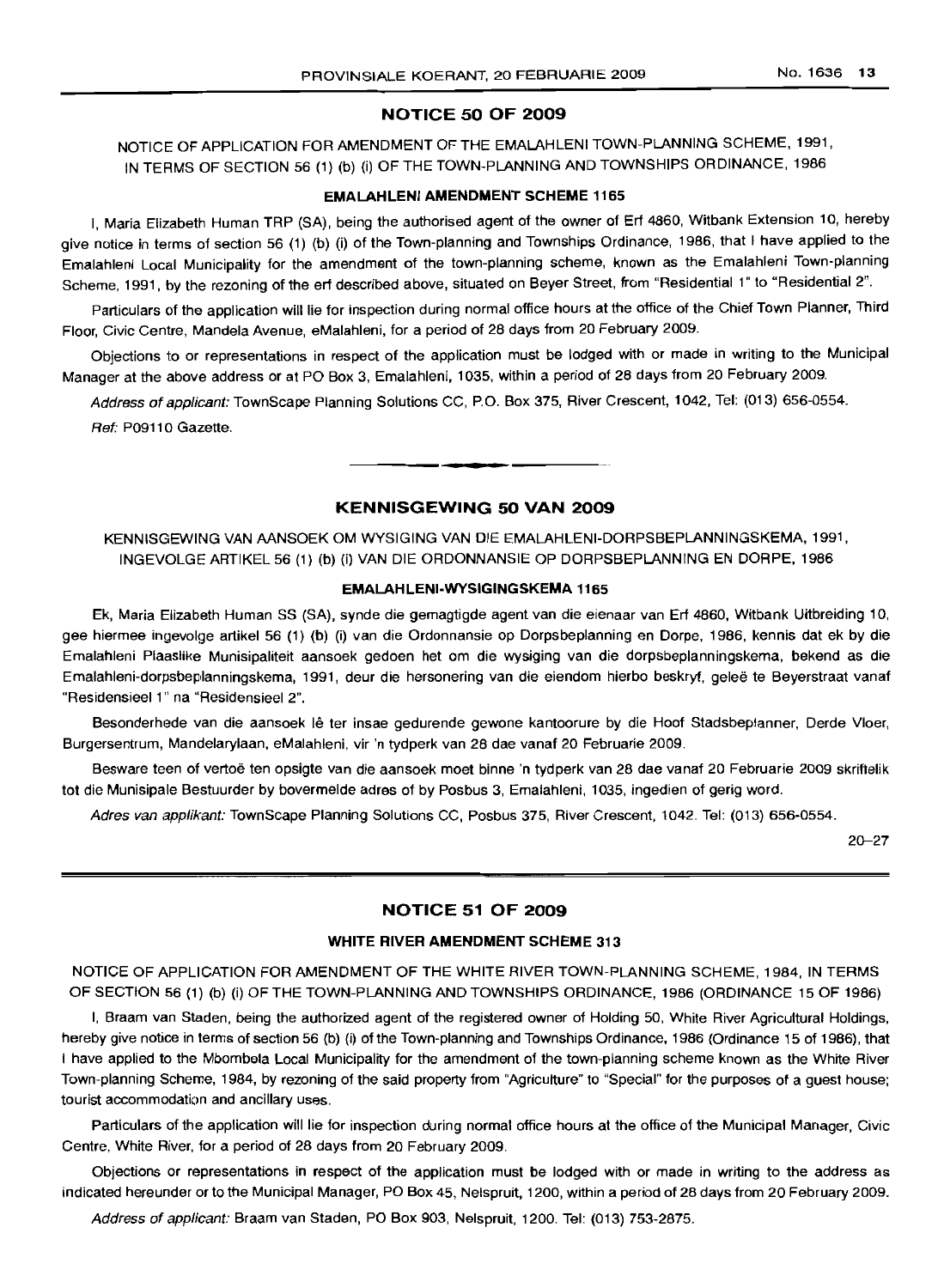# **KENNISGEWING 51 VAN 2009**

# **WHITE RIVER-WYSIGINGSKEMA 313**

KENNISGEWING VAN AANSOEK OM WYSIGING VAN DIE WHITE RIVER-DORPSBEPLANNINGSKEMA, 1984, INGEVOLGE ARTIKEL 56 (1) (b) (i) VAN DIE ORDONNANSIE OP DORPSBEPLANNING EN DORPE, 1986 (ORDONNANSIE 15 VAN 1986)

Ek, Braam van Staden, synde die gemagtigde agent van die geregistreerde eienaar van Hoewe 50, White River Agricultural Holdings, gee hiermee ingevolge artikel 56 (1) (b) (i) van die Ordonnansie op Dorpsbeplanning en Dorpe, 1986 (Ordonnansie 15 van 1986), kennis dat ek by die Mbombela Plaaslike Munisipaliteit aansoek gedoen het om die wysiging van die White Riverdorpsbeplanningskema, 1984, deur die hersonering van eiendom vanaf "Landbou" na "Spesiaal" vir 'n gastehuis; toeriste verblyf en verwante gebruike.

Besonderhede van die aansoek lê ter insae gedurende gewone kantoorure by die kantoor van die Munisipale Bestuurder, Burgersentrum, White River, vir 'n tydperk van 28 dae vanaf 20 Februarie 2009.

Besware en of vertoe ten opsigte van die aansoek moet binne 'n tydperk van 28 dae vanaf 20 Februarie 2009, skriftelik by die onderstaande adres of by die Munisipale Bestuurder, Posbus 45, Nelspruit, 1200, ingedien of gerig word.

Adres van applikant: Braam van Staden, Posbus 903, Nelspruit, 1200, ITel: (013) 753-2895.1

2D-27

# **NOTICE 52 OF 2009**

#### **NELSPRUIT AMENDMENT SCHEME 1620**

NOTICE OF APPLICATION FOR THE AMENDMENT OF TOWN-PLANNING SCHEME IN TERMS OF SECTION 56 (1) (b) (i) OF THE TOWN-PLANNING AND TOWNSHIPS ORDINANCE, 1986 (ORDINANCE 15 OF 1986)

We, Nuplan Development Planners, being the authorised agent of the registered owner of Ert 2897, Nelspruit Extension 14, hereby gives notice in terms of section 56 (1) (b) (i) of the Town-planning and Townships Ordinance, 1986 (Ordinance 15 of 1986), that we have applied to the Mbombela Local Municipality for the amendment of the town-planning scheme known as Nelspruit Town-planning Scheme, 1989, by the rezoning of the property described above, situated at 43 Melkweg, from "Residential 1" with a density of one dwelling per erf to "Residential 1" with a density of one dwelling per 500 m<sup>2</sup>.

Particulars of the application will lie for inspection during normal office hours at the office of the Municipal Manager, Department of Urban and Rural Management, Mbombela Local Municipality, Nel Street, Nelspruit, for a period of 28 days from 20 February 2009.

Objections to, or representations in respect of the application must be lodged with or made in writing to the Municipal Manager, at the above address or at Mbombela Local Municipality, P.O. Box 45, Nelspruit, 1200, within a period of 28 days from 20 February 2009 (no later than 20 March 2009).

Address of agent: Nuplan Development Planners, P.O. Box 2555, Nelspruit, 1200. [Tel. (013) 752-3422.] [Fax. (013) 752-5795.] (E-mail: nuplan@mweb.co.za) (Ref: WCOE-WS-001.)

#### **KENNISGEWING 52 VAN 2009**

**• •**

#### **NELSPRUIT-WYSIGINGSKEMA 1620**

KENNISGEWING VAN AANSOEK OM WYSIGING VAN DORPSBEPLANNINGSKEMA INGEVOLGE ARTIKEL 56 (1) (b) (i) VAN DIE ORDONNANSIE OP DORPSBEPLANNING EN DORPE, 1986 (ORDONNANSIE 15 VAN 1986)

Ons, Nuplan Development Planners, synde die gemagtigde agent van die geregistreerde eienaar van Ert 2897, Nelspruit Uitbreiding 14, gee hiermee ingevolge artikel 56 (1) (b) (i) van die Ordonnansie op Dorpsbeplanning en Dorpe, 1986 (Ordonnansie 15 van 1986), kennis dat ons by die Mbombela Plaaslike Munisipaliteit aansoek gedoen het om die wysiging van die dorpsbeplanningskema, bekend as Nelspruit-dorpsbeplanningskema, 1989, deur die hersonering van die eiendomme hierbo beskryf, geleë te Melkweg 43, vanaf "Residensieel 1" met 'n digtheid van een woonhuis per erf na "Residensieel 1" met 'n digtheid van een woonhuis per 500 m<sup>2</sup>.

Besonderhede van bogenoemde aansoek lê ter insae gedurende gewone kantoorure by die kantoor van die Munisipale Bestuurder, Departement Stedelike en Landelike Bestuur, Mbombela Plaaslike Munisipaliteit, Burgersentrum, Nelstraat, Nelspruit, vir 'n tydperk van 28 dae vanaf 20 Februarie 2009.

Besware teen of vertoë ten opsigte van die aansoek moet binne 'n tydperk van 28 dae vanaf 20 Februarie 2009 (nie later as 20 Maart 2009) skriftelik by of tot die Munisipale Bestuurder, by bovermelde adres of by Mbombela Plaaslike Munisipaliteit, Posbus 45, Nelspruit, 1200, ingedien of gerig word.

Adres van agent: Nuplan Development Planners, Posbus 2555, Nelspruit, 1200. [Tel: (013) 752-3422.] [Faks: (013) 752-5795.] (E-pos: nuplan@mweb.co.za) (Verw: WCOE-WS-001.)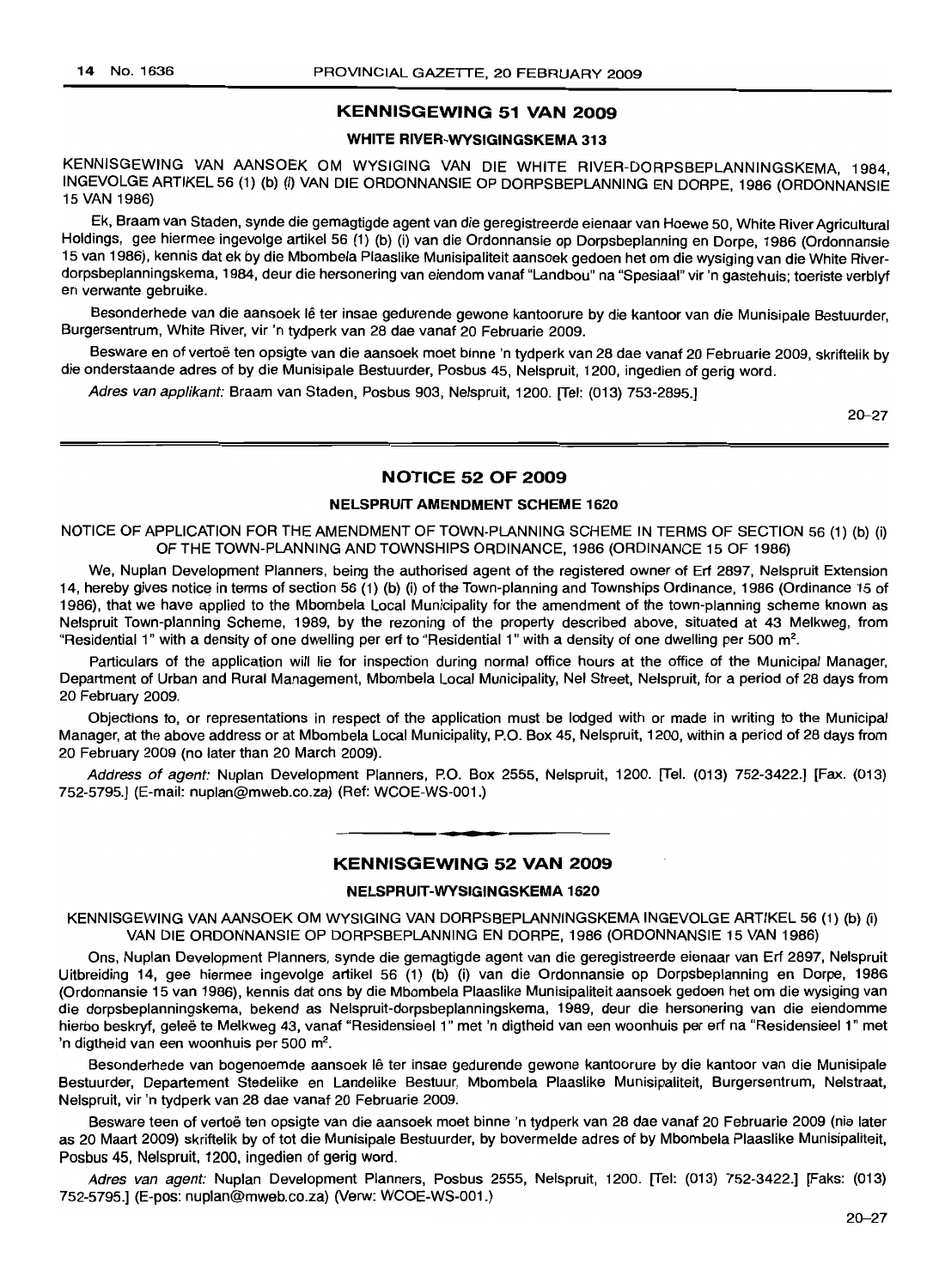# **NOTICE 38 OF 2009**

## NOTICE OF LAND DEVELOPMENT AREA APPLICATION: PORTIONS 4, 5, S, 20, RE/44, 47 AND 50 OF THE FARM GROOTSUIKERBOSCHKOP 124-JT AND PORTIONS 4, 6, 11 AND RE/12 OF THE FARM ELANDSLAAGTE 131-J.T. MPUMALANGA PROVINCE

[Regulation 21(10) of the Development Facilitation Regulations in terms of the Development facilitation Act, 1995J

I Johannes Nicolaas Hamman of the firm Urban Dynamics (Mpumalanga) Inc. (the land development applicant) on behalf of Squirewood Investments 55 (Pty) Ltd has lodged an application in terms of the Development Facilitation Act. 1995 for the establishment of a land development area on Portions 4, 5, 8, 20, RE/44, 47, and 50 of the farm GROOTSUIKERBOSCHKOP 124-J.T. & Portions 4, 6. 11 and RE/12 of the farm ELANDSLAAGTE 131-J.T. situated east of the town Dullstroom and bordering the Kruisfontein road.

The development application consist of the following: An application for land development area consisting of, and subsequent and simultaneous subdivision into 40 portions for the following purposes: 32 portions to be used for residential purposes; 1 portion to be used for a Hotel; 1 portion to be used for a community facility including paddocks; 4 portions to be used for private open space and 2 portions to be used for access control and private roads. The application further consists of the suspension of provisions of the Subdivision of Agricultural Land Act. Act 70 of 1970 and Act 21 of 1940 and the removal of the following restnctive title conditions: Both Conditions A on Page 4, Condition B on page 4 and the Condition on page 9. The following conditions will lapse with consent; Condition 8 on page 5, Condition C on page 5, Condition B on page 7'. The following conditions will lapse due to the merger; Condition B(b) on page 5 and Condition A on page 6.

The relevant plans, documents and information are available for inspection at the Designated Officer. Cnr De Waal & Anderson Street, Simunye Corner Building. Nelspruit and at the land development applicant for a period of 21 days from 13 February 2009.

The application will be considered at a Tribunal hearing to be held at Peebles Lodge, Dullstroom on 28 May 2009 at 09HOO and the pre-hearing conference will be held at Building 8. Riverside Government Complex, Nelspruit on 7 May 2009 at 09HOO

Any person having an interest in the application should please note:

1. You may Within a period of 21 (twenty one) days from 13 February 2009 (date of first publication of this notice) provide the Designated Officer with your written representation in support of the application or any other written representation not amounting to an objection, in which case you are not required to attend the Tribunal hearing; OR

2. If your comments constitute an objection to any aspect of the land development application, you must appear in person or through a duly authorised representative before the Tribunal at the pre-hearing conference. Any written objection or representation must state the name and address of the person or body making the objection or representation, the interest that such person or body has in the matter, and the reason for the objection or representation, and must be delivered to the Designated Officer and the Land Development Applicant at his address set out below within the said 21 days.

You may contact the Designated Officer if you have any queries at his office or any written objection or representation must be delivered to Cnr of De Waal and Anderson Street, Simunye Building, Nelspruit or Private Bag X11219, Nelspruit, 1200 tel. (013) 756 9016, fax (013) 756 9023, email: mdtaljaard@mpg.gov.za

Land Development Applicant: Urban Dynamics (Mpumalanga) Inc. PO Box 3294 Middelburg 1050 Propark BUilding 44 West Street Middelburg 1050 Tel, (013) 243 1219 Fax: (013) 2431321 email: johan@urbanmbq.co.za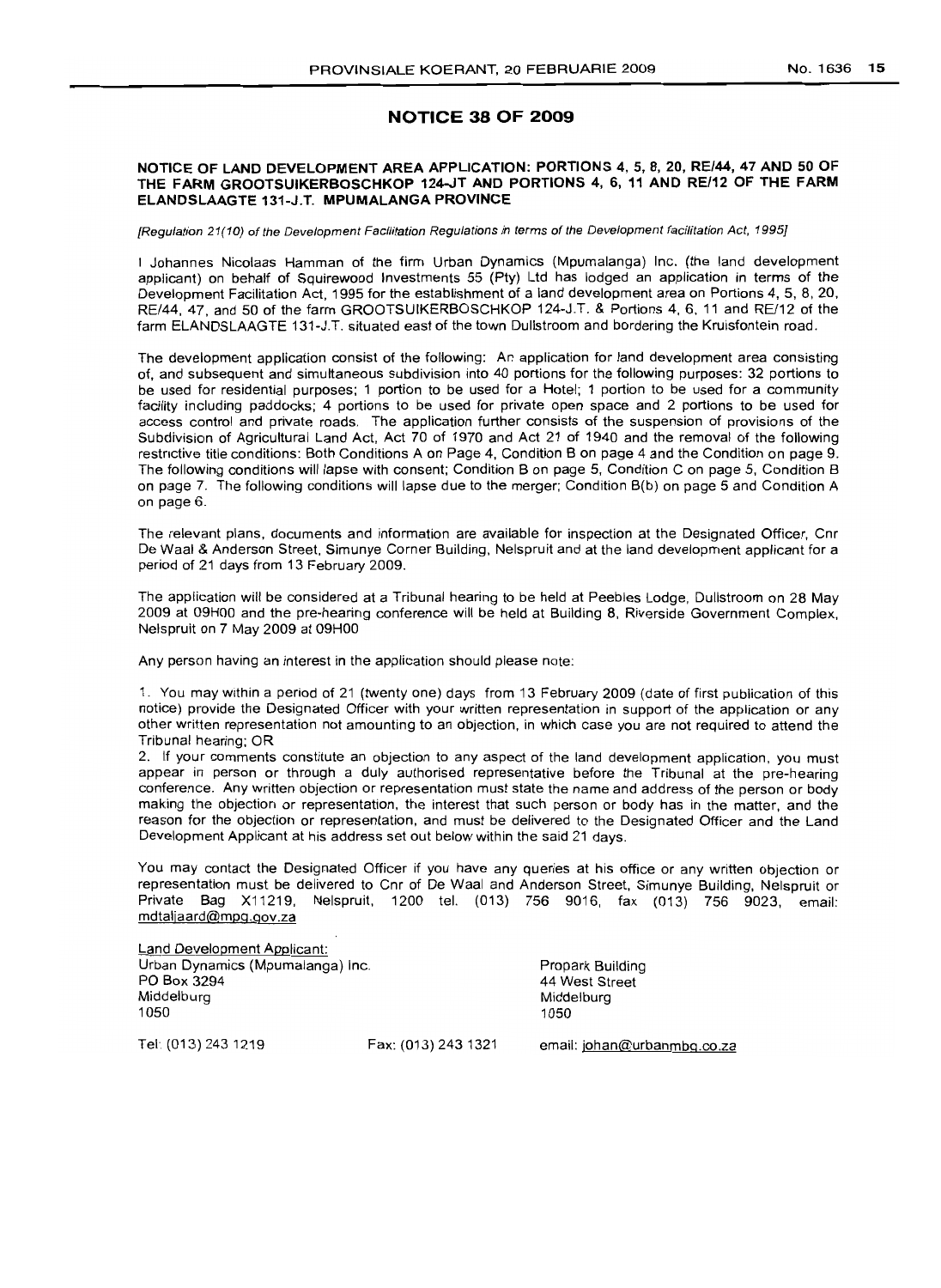# **NOTICE 38 OF 2009**

#### ISAZISO SOKUSUNGULWA KOMHLABA: IZIQHEPHU 4, 5, 8, 20, RE/44, 47 KANYE NE 50 ZEPULAZI GROOTSUIKERBOSCHKOP 124-J.T KANYE NEZIQHEPHU 4, 6, 11 KANYE NE RE/12 YEPULAZI ELANDSLAAGTE 131-J.T. MPUMALANGA PROVINCE

[Regulation 21(10) of the Development Facilitation Regulations in terms of the Development facilitation Act, 1995]

Mina uJohannes Nicolaas Hamman we mboni ebizwa iUrban Dynamics (Mpumalanga) Inc. Egameni Ie Squirewood Investments 55 (Pty) Ltd Ngi fakhe ingexenye yokusungulwa Act 1995, yokusungulwa kwa leziziqhephu ezilandelako 4, 5, 8, 20, RE/44, 47 kanye nesiqhephu 50 zepulazi Grootsuikerboschkop 124- J.T ne 4,6,11 ne RE/12 yepulazi Elandslaagte 131-J.T eDullstroom.

Lomsebenzi uzo hambisana nalezizihloko ezllandelayo: Isicelo sokuwakha umhlaba okuhambisana nokudabula kwe ziqhephu ezingu 40: iziqhephu ezingu 32 zizosebenziselwa izindlu; isiqhephu, 1 esisodwa sizosebenziselwa iWotela; 1 esinye isiqhephu esisodwa sizosebenziselwa Ihholo lomphakathi; iziqhephu ezingu 4 sizosebenziselwa isikhala esivulekile bese iziqhephu ezingu 2 sizosebenziselwa ivumo yokulawula izindlela ezingasi zomphakathi wonke. Lesicelo futhi sihambisana noku hlehliswa kwe mithetho yokudabula umhlaba wokulima Act 70 of 1970 kanye noku hlehliswa kwamanye ama kunqanda esimelo kanye no Act 21 waka 1940 yokususa okulandelayo kunqanda ibizo esimiselo: Isimelo A zobabili kukhasi 4, ismilelo B kukhasi 4 kanye ne simelo kukhasi 9. Lezizimelo zizo dlula kanye nemvumo; isimelo B kukhasi 5, isimelo C kukhasi 5, isimelo B kukhasi 7. lezisimelo zizodlula ngoba; isimelo B(b) kukhasi 5 kanye ne simelo A kukhasi 6.

Amapulani, Izincwadi kanye nemibiko kuyatholakala ukuze kuhlolwe emahhovisini we "Desinated Officer, Cnr De Waal & Anderson Street, Simunye Corner BUilding, Nelspruit isikhathi esimalanga angu 21 kusukela ngomhlaka 13 February 2009 kwikhona De Waal kanye ne Anderson Street. Simunye Corner Building, Nelspruit.

Lesisicelo sizobukwa ngomhla ka 28 May 2009 ngo 09HOO e Peebles Lodge, Dullstroom. Bese kozokuba nomhlangano mayelana nalesisicelo ngomhla ka 7 May 2009 ngo 09HOO building 8 , Riverside isiwakho sohulumeni ngaphambi koti khubi nalo wa ngezi 28 May 2009.

Uma kukhona onesifiso kulokusungulwa kwalelidolobha kumele wazi loku okulandelako.

- 1. Ungathumela ngaphami kwezinsuku ezingu 21 kusukela ngomhlaka 13 February 2009 (i1anga lokuqala lokukhishwa kwalesisicelo emaphepheni), ungabhala ngokuvumelana noma ukuphikisa lesisicelo noma ukuphikisa kungalingani nokuvumela kusho ukuthi ngeke kube nohlangano wokukhuluma ngokuphikisa, NOMA.
- 2. Uvuma noma uphikisa nalesisicelo kumele uvele ngokwakho ngphambi kwe ndawo lapho kuyothathwa khona isinqumo kumhlangano wokukhuluma ngalezizimpikiswano. Uma thumela ukuphikisa kwakho ngokubhala, kumele ufake igama nekheli lakho kanye nezizathu zokuphikisa kwakho, uthumele kwi "Designated Officer" kanye ne "Land Development Applicant" kuleli kheli elingensansi ngaphambi kwezinsuku ezingu 21.

Uma unemibuzo ungaxumana ne "Designated Officer" noma ubhale uthumele kuleli kheli: Cnr De Waal & Anderson street, Simunye Building, Nelspruit, Private Bag X11219, Nelspruit 1200, tel. (013) 756 9016, Fax (013) 756 9023, email: mdtaljaard@mpg.gov.za .

| Land Development Applicant:      |                     |                             |
|----------------------------------|---------------------|-----------------------------|
| Urban Dynamics (Mpumalanga) Inc. |                     | Propark Building            |
| PO Box 3294                      |                     | 44 West Street              |
| Middelburg                       |                     | Middelburg                  |
| 1050                             |                     | 1050                        |
| Tel: (013) 243 1219              | Fax: (013) 243 1321 | email: johan@urbanmbg.co.za |

13-20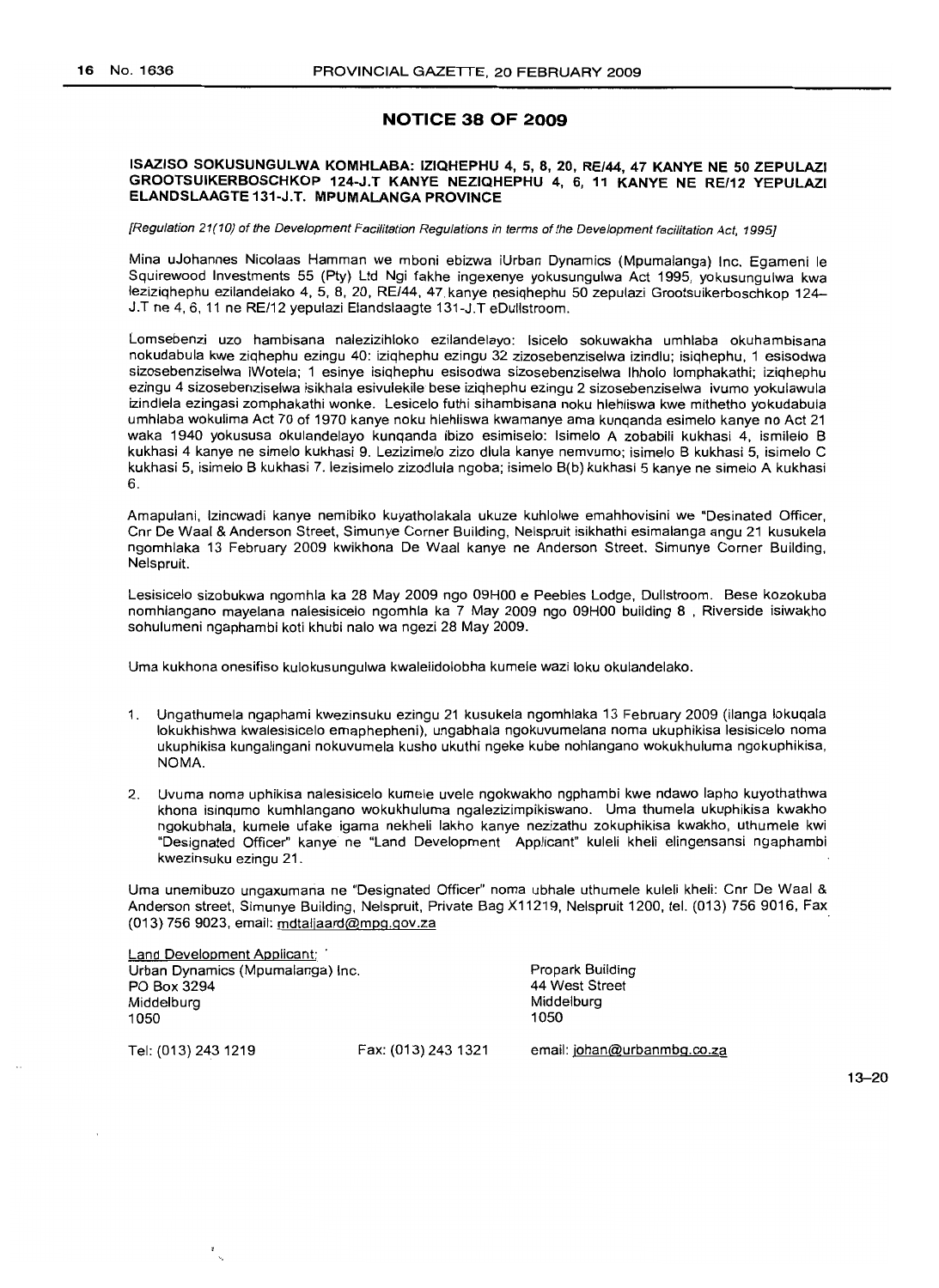# **LOCAL AUTHORITY NOTICES PLAASLIKE BESTUURSKENNISGEWINGS**

# **LOCAL AUTHORITY NOTICE 25**

SCHEDULE 16

[Regulation 26 (1)]

NOTICE OF INTENTION TO ESTABLISH TOWNSHIP BY LOCAL AUTHORITY

#### **PROPOSED EMBALENHLE EXTENSION 22**

The Govan Mbeki Municipality hereby gives notice in terms of section 108 (1) (a) of the Town-planning and Townships Ordinance, 1986 (Ordinance No. 15 of 1986), that it intends establishing a township, to be known as Embalenhle Extension 22, consistng of the following erven on a portion of Portion 11 of the farm Grootspruit 279-I.S. (the land is situated in the south-western extreme of Embalenhle and Extensions Township, adjacent to (north and south of) Provincial Road 237, west of Embalenhle Extensions 14 and 21, approximately 2,75 km west of Provincial Road R546 (Standerton/Kinross Road):

| • Residential 1                             |   | 2337 |
|---------------------------------------------|---|------|
| • Residential 3                             |   | з    |
| • Business 2                                |   | 5    |
| • Educational                               |   | 1    |
| • Special for Taxi Rank & Institutional     | ÷ |      |
| · Special for Institutional & Residential 3 | ÷ | 5    |
| • Special for Mining Installations          |   | 1    |
| • Public Open Space                         |   | 9    |

Further particulars of the township will lie open for inspection during normal office hours at the office of the Municipal Manager: Municipal Offices, Central Business District, Secunda, for a period of 28 days from 13 February 2009.

Objections to or representations in respect of the township must be lodged with or made in writing to the Municipal Manager at the above address or at Private Bag X1017, Secunda, 2302, within a period of 28 days from 13 February 2009.

# **Dr LH MATHUNYANE, Municipal Manager**

Municipal Offices, Private Bag X1017, Secunda, 2302

# **PLAASLIKE BESTUURSKENNISGEWING 25**

**- I**

BYLAE 16

[Regulasie 26 (1)]

# KENNISGEWING VAN VOORNEME DEUR PLAASLIKE BESTUUR OM DORP TE STIG

# **VOORGESTELDE EMBALENHLE UITBREIDING 22**

The Govan Mbeki Munisipaliteit gee hiermee ingevolge artikel 108 (1) (a) van die Ordonnansie op Dorpsbeplanning en Dorpe, 1986 (Ordonnansie 15 van 1986), kennis dat hy voornemens is om 'n dorp, wat bekend sal staan as Embalenhle Uitbreiding 22, bestaande uit die volgene erwe op 'n gedeelte van Gedeelte 11 van die plaas Grootspruit 279 I.S. (gelee in die suidwestelike uiterste van Embalenhle en Uitbreidings Dorp, aangrensend aan (noord en suid van) Provinsiale Pad 237, wes van Embalenhle Uitbreidings 14 en 21, ongeveer 2,75 km wes van provinsiale Pad R546 (Standerton/Kinross Pad), te stig:

| • Residensieel 1                           |                | 2337 |
|--------------------------------------------|----------------|------|
| • Residensieel 3                           |                | з    |
| • Besigheid 2                              |                | 5    |
| • Opvoedkundig                             |                | 1    |
| • Spesiaal vir Taxi Staanplek en Inrigting | $\mathbb{R}^n$ |      |
| • Spesiaal vir Inrigting en Residensieel 3 | $\cdot$ :      | 5    |
| • Spesiaal vir Myninstallasies             |                | 1    |
| • Openbare Oopruimte                       |                |      |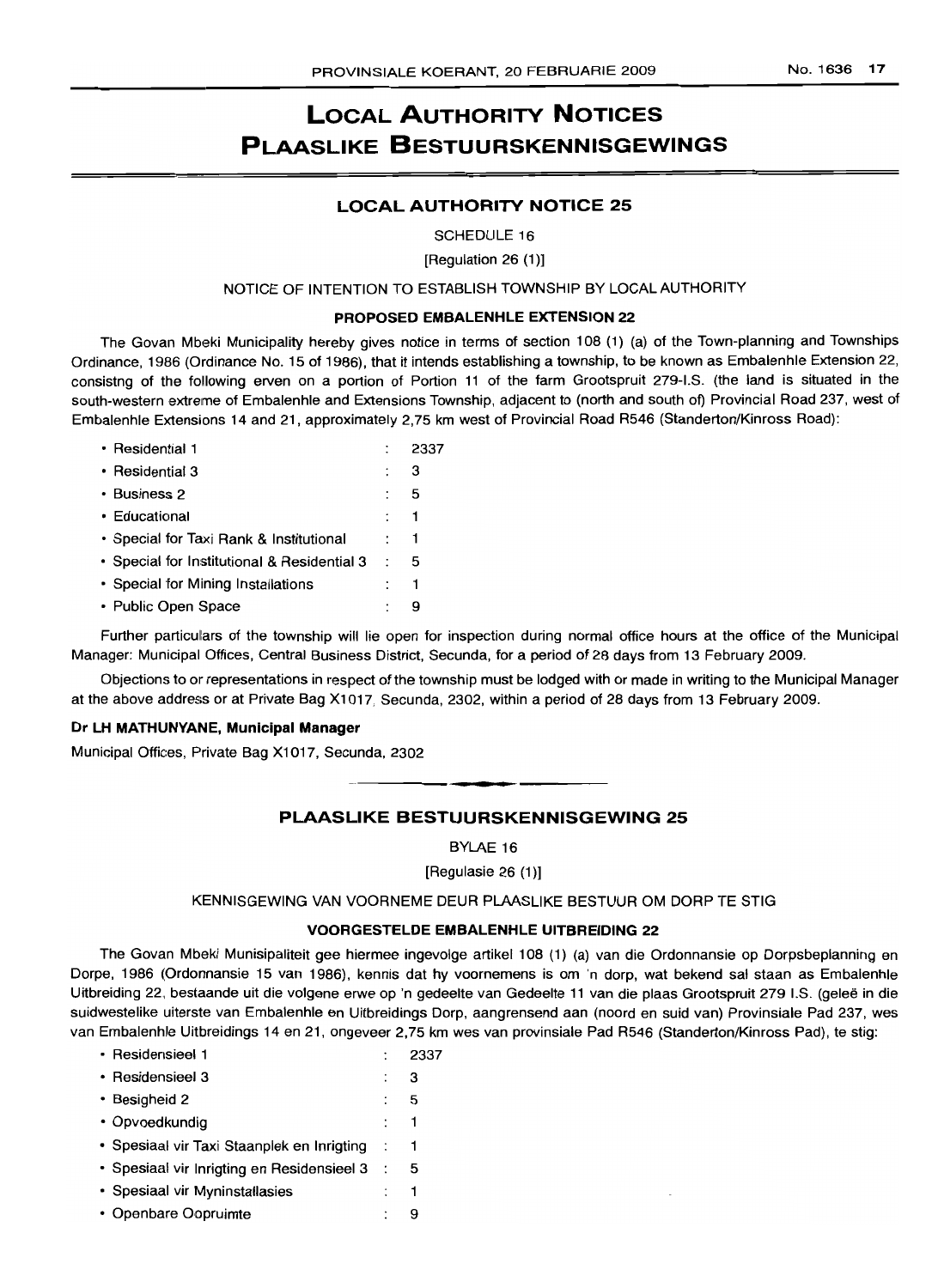Nadere besonderhede van die aansoek lê ter insae gedurende gewone kantoorure by die kantoor van die Munisipale Bestuurder, Munisipale Kantore, Sentrale Besigheidsgebied, Secunda, vir 'n tydperk van 28 dae vanaf 13 Februarie 2009.

Besware teen of vertoe ten opsigte van die aansoek moet binne 'n tydperk van 28 dae vanaf 13 Februarie 2009 skriftelik by of aan die Munisipale Bestuurder, Govan Mbeki Munisipaliteit, by bovermelde adres of by Privaatsak X1017, Secunda, 2302 ingedien of gerig word.

#### Dr LH MATHLINVANE, Munisipale Bestuurder

Munisipale Kantore, Privaatsak X1017, Secunda, 2302

13-20

# LOCAL AUTHORITY NOTICE 42

#### THABA CHWEU MUNICIPALITY (LYDENBURG ADMINISTRATIVE UNIT)

#### LVDENBURG AMENDMENT SCHEME 219/1995

#### NOTICE OF APPROVAL

Notice is hereby given in terms of section 57 (1) (a) of the Town-planning and Townships Ordinance, 1986 (Ordinance 15 of 1986), as amended, that the Thaba Chweu Municipality has approved the amendment of the Lydenburg Town-planning Scheme, 1995, by the rezoning of the Remaining Extent of Erf 167, Lydenburg Town from "Residential 1" to "Business 1".

Map 3 and the scheme clauses are filed with the Regional Director: Department of Agriculture and Land Administration of the Province of Mpumalanga, Nelspruit, and the Director, Technical and Engineering Services, Thaba Chweu Municipality, Sentraal Street, Lydenburg, and are open for inspection during normal office hours.

This amendment scheme is known as Lydenburg Amendment Scheme 219/1995 and shall come into operation on the date of publication of this notice.

#### I.M. MOSHOADIBA, Municipal Manager

P.O. Box 61, Lydenburg, 1120

## PLAASLIKE BESTUURSKENNISGEWING 42

**• •**

#### THABA CHWEU MUNISIPALITEIT (LYDENBURG ADMINISTRATIEWE EENHEID)

#### LVDENBURG-WYSIGINGSKEMA 219/1995

# KENNISGEWING VAN GOEDKEURING

Kennis word hiermee gegee ingevolge artikel 57 (1) (a) van die Ordonnansie op Dorpsbeplanning en Dorpe, 1986 (Ordonnansie 15 van 1986), soos gewysig, dat die Thaba Chweu Plaaslike Munisipaliteit die wysiging van die Lydenburg-dorpsbeplanningskema goedgekeur het, deur die hersonering van die Restant van Erf 167, Lydenburg Dorp vanaf "Residensieel 1" na "Besigheid 1".

Kaart 3 en die skemaklousules is geliasseer by die Direkteur: Departement van Landbou en Grondadministrasie van die Provinsie van Mpumalanga, Nelspruit, en die Direkteur, Tegniese en Ingenieursdienste, Thaba Chweu Munisipaliteit, Sentraalstraat, Lydenburg, en is oop vir inspeksie gedurende normale kantoorure.

Hierdie wysigingskema staan bekend as die Lydenburg-wysigingskema 219/1995 en tree in werking op die datum van publikasie van hierdie kennisgewing.

#### I.M. MOSHOADIBA, Munisipale Bestuurder

Posbus 61, Lydenburg, 1120

#### LOCAL AUTHORITY NOTICE 46

#### GOVAN MBEKI MUNICIPALITY

#### CORRECTION NOTICE

Local Authority Notice 10 published in Mpumalanga Provincial Gazette No. 1609 of 23 January 2009 is hereby corrected by inserting the words "Livingston Street" after the words "Leerdam Street" in the second paragraph.

We apologize for any inconvenience this may have caused.

#### Dr L. H. MATHUNVANE, Municipal Manager

Publication date: 20 February 2009

(Notice No. 10/2009)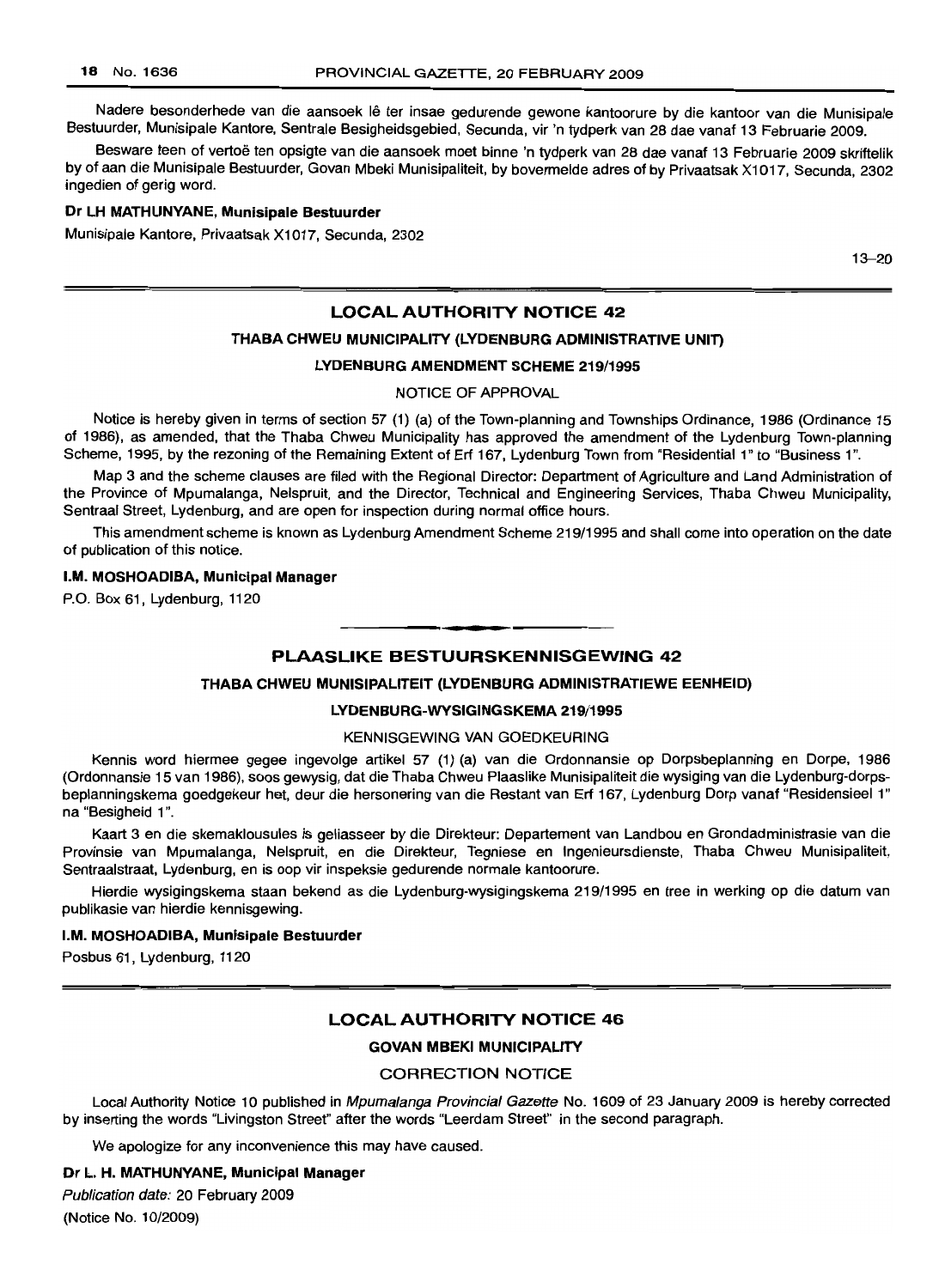# LOCAL AUTHORITY NOTICE 43



# Public notice calling for inspection of the general valuation roll and lodging of objections

Notice Is hereby given in terms of section 49(a) (I) read together with section 78(2) of the Local Government: Municipal Property Rates Act, 2004 (Act 6 Of 2004) hereinafter referred to as the "that the valuation roll for the flnanclal years 1 July 2009 to 2013 Is open for public inspection at the Nkomazi Finance Offices, 22 Impala *street,* Malalane (next to Llcendng Offices or Old Taxi Rank) or other Munldpal satellite offices (Monday to Friday between OShOO and 16hOO) from 2llFebruary 2009 to 21 April 2009.

An invitation is hereby made in terms of sectlon 49(a)(ii) read with section 78(2) of tne act that anv owner of property or other person who so desires should lodge an objection with the valuation roll within the above-mentioned period.

Attention is specifically drawn to the fact that in terms of section 50(2) of the act an objection must be In relation to a specific IndIvidual property and not against the valuation roll as such. The form for lodging of an objection Is obtainable at the following address 22 Impala Street, Malalane or other Municipal Satellite Offices.

The completed forms must be returned to the following addresses or listed below on or before 20 April 2009.No objections received by fax or e- email will be accepted.

- The amount of property rates payable on the hew valuation Is not yet determined. The new tariffs will be established during the budget process in March 2009.
- Every owner of rateable property listed In the Valuation Roll will be served with a copy of the Notice, If not received visit the municipality for a duplicate before the closing date mentioned above.

For enquiries, please telephone 013 790 0386 or fax to 013 790 0149

Any person who cannot read or write can visit Nkomazi Municipal Finance Offices at 22 Impala street, Malalane, where he/she will be assisted with the transcription or his/her objectIon.

Written abjections may be directed to:

Municipal Manager c/o Valuations Office Nkomazi Municipality Private Bag  $\times$  101 Malalane 1320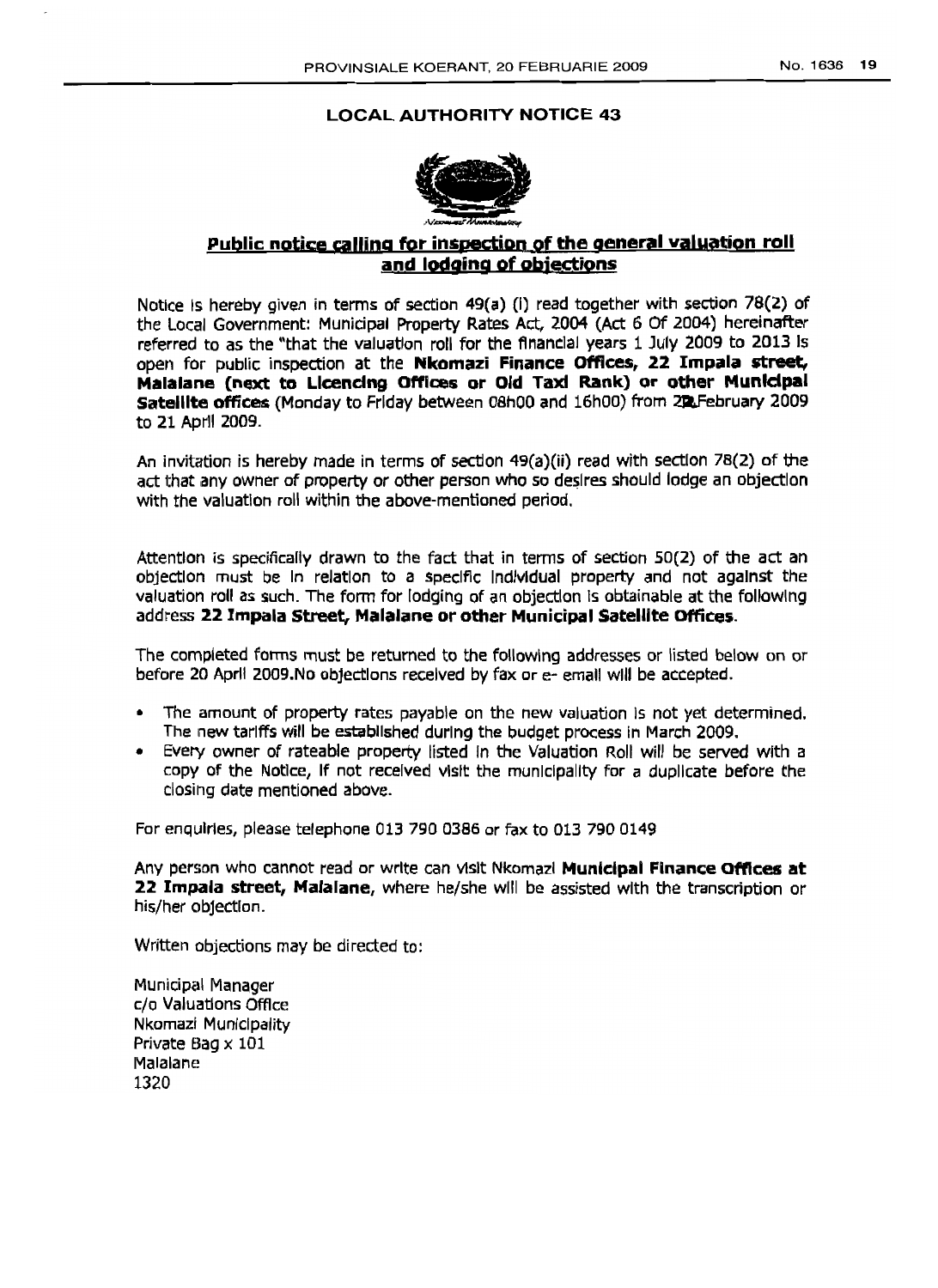# LOCAL AUTHORITY NOTICE 44



# EMAKHAzENI LOCAL MUNICIPALITY

24 SCheepers Street Belfast, 1100 P.O Box 17 Belfast, 1100

Tel: 013-253-1121 Fax: 013-253-24401 013-253-1689 E-mail: onnkosi@emakhazenilm.co.za

Office of the Municipal Manager

# PUBLIC NOTICE OF VALUATION ROll

NOtice is hereby given in terms of Section 50(1)-(3) of the Local Government: Municipal Properly Rate Act No.6 of 2004, that a certified valuation roll is available for inspection in the different municipal offices (Dullstroom, sakhelwe, Siyathuthuka, Belfast, Machadodorp, Emthonjeni and Watervalboven).

Property owners are invited to inspect the valuation roll at the municipal offices during office hours and the valuation roll can also be viewed in the municipal website: www.emakhazenilm.co.za

The Munidpal Manager of Emakhazeni local Municipality would like to, in terms the municipal property rates Act no.6 of 2004 section 49 (l)(a)(ii) read together with 78 (2), invite every person who wishes to lodge an objection in respect to any matter in, or omitted from, the roll to do so in the prescribed manner within the stated period. The closing date for inspection is 09 April 2009.

Section 49(1)(c) serve, by ordinary mail or, if appropriate, in accordance with section 115 of Munidpal System Act, on every owner of property listed in the valuation roll a copy of the notice referred to in paragraph (a) together with an extract of valuation roll pertaining to that owner's property .

However if there will be a property owner who shall have not received an extract of their own property through mail, must visit the nearest municipal office to obtain one.

N.8: Objections must be made in terms of a specific property and not against the valuation roll.

Enquiries relate to this matter must be made to Mr Bheki Mahlangu or Mr Sam Khumalo telephone number (013) 2531121

o, <sup>N</sup> NKOSI MUNICIPAL MANAGER